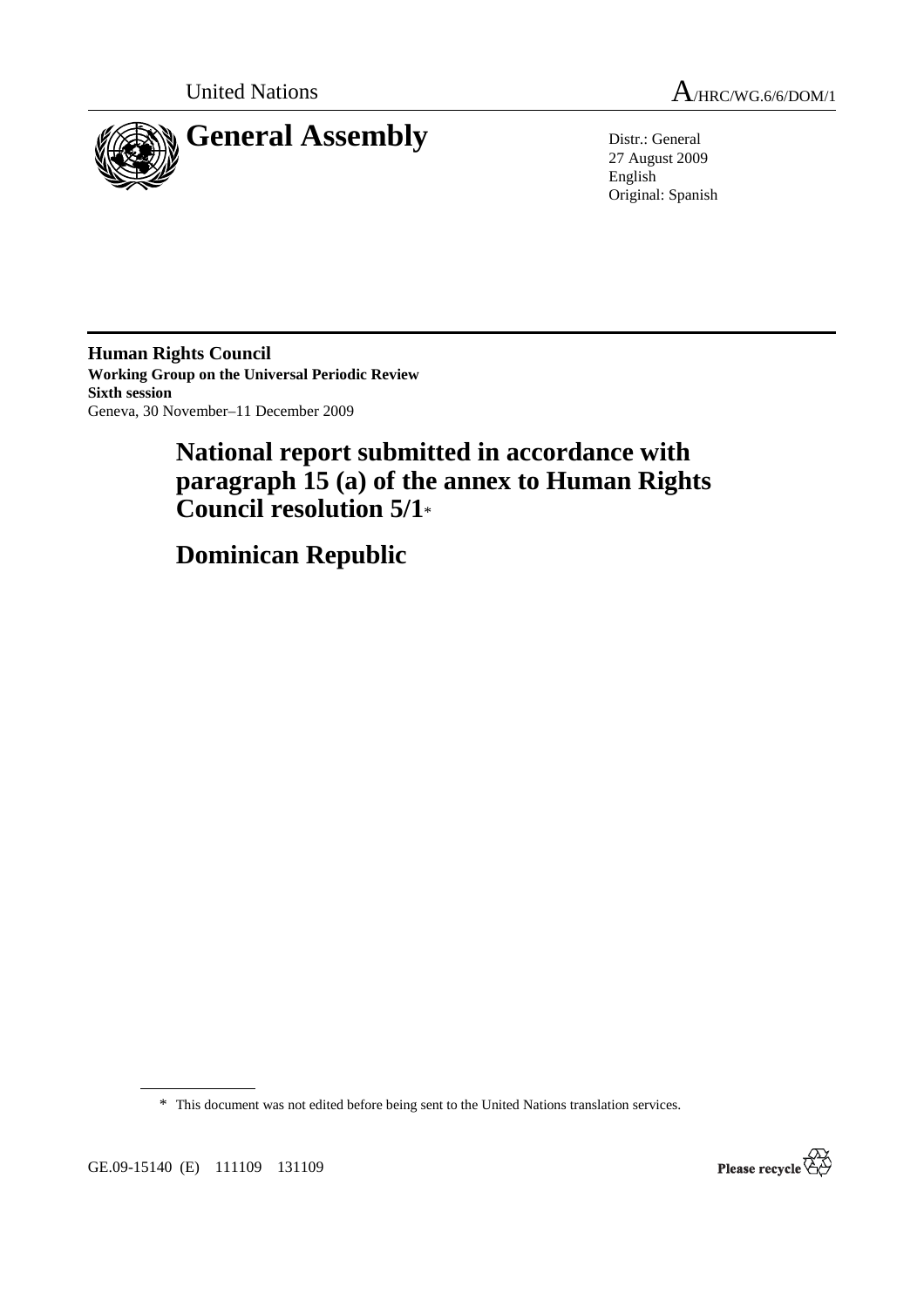# **1. Methodology and consultation process**

1. The Dominican Republic regards the report submitted to the Human Rights Council for the universal periodic review as a basic tool for monitoring the human rights situation in the country. It has therefore ensured the transparency of the consultation process leading up to the report's preparation and accords all due weight to the commitments it assumes as part of this process.

2. This report is the outgrowth of lengthy consultations. The consultation process included a national summit meeting<sup>1</sup> attended by a very broad range of Dominican civil society organizations, the nationwide dialogue concerning the revision of the Constitution, $2$ and the deliberations that took place in the course of a national seminar on workers' rights<sup>3</sup> and an international seminar held to learn from the experiences of other societies and countries in connection with measures for regularizing the status of migrant workers and their dependents.<sup>4</sup>

3. All those inputs have been analysed and incorporated into this report thanks to a systematic four-year effort on the part of the Inter-Agency Commission on Human Rights, which is coordinated by the Ministry of Foreign Affairs and is composed of 15 government agencies and human rights NGOs.<sup>5</sup> This process culminated in a workshop held in Santo Domingo by the Office of the United Nations High Commissioner for Human Rights to review and discuss the work that had gone into the report's preparation.<sup>6</sup>

4. All of these discussions served as the basis for the preparation of a draft report which the Ministry of Foreign Affairs then submitted to the Government for its consideration and approval. Thus, although the report does put forward the views and concerns of civil society, $\lambda$  it nonetheless expresses the official position of the Government of the Dominican Republic regarding implementation and the steps taken to accomplish that end. Its status as an official report notwithstanding, it is clear that the authorities and civil society must pool their efforts if they are to implement the national human rights agenda more fully.

5. Given the format of this report, it was not possible to include all of the supporting material. Its contents have therefore been confined to the subjects and issues having the most decisive impact on the country in terms of the progress it has made and its accountability to the national and international community.8

# **2. Normative and institutional framework for the promotion and protection of human rights**

## **2.1 The 2009 Constitution, the development of domestic legislation and the incorporation of human rights treaties**

6. The Dominican Republic is a representative democracy that operates under the rule of law. Its territory covers an area of 48,670.82 square kilometres, has few natural resources, and is home to a population of 9.2 million, in addition to an estimated 900,000– 1.2 million undocumented immigrants, mostly from neighbouring Haiti.

7. As a State that upholds the rule of law, the will of the people is expressed in the Dominican Constitution, whose text is now in the process of being approved. The Constitution safeguards fundamental rights, including civil and political rights,<sup>9</sup> human dignity,<sup>10</sup> equality and non-discrimination,<sup>11</sup> legal personality,<sup>12</sup> physical, intellectual and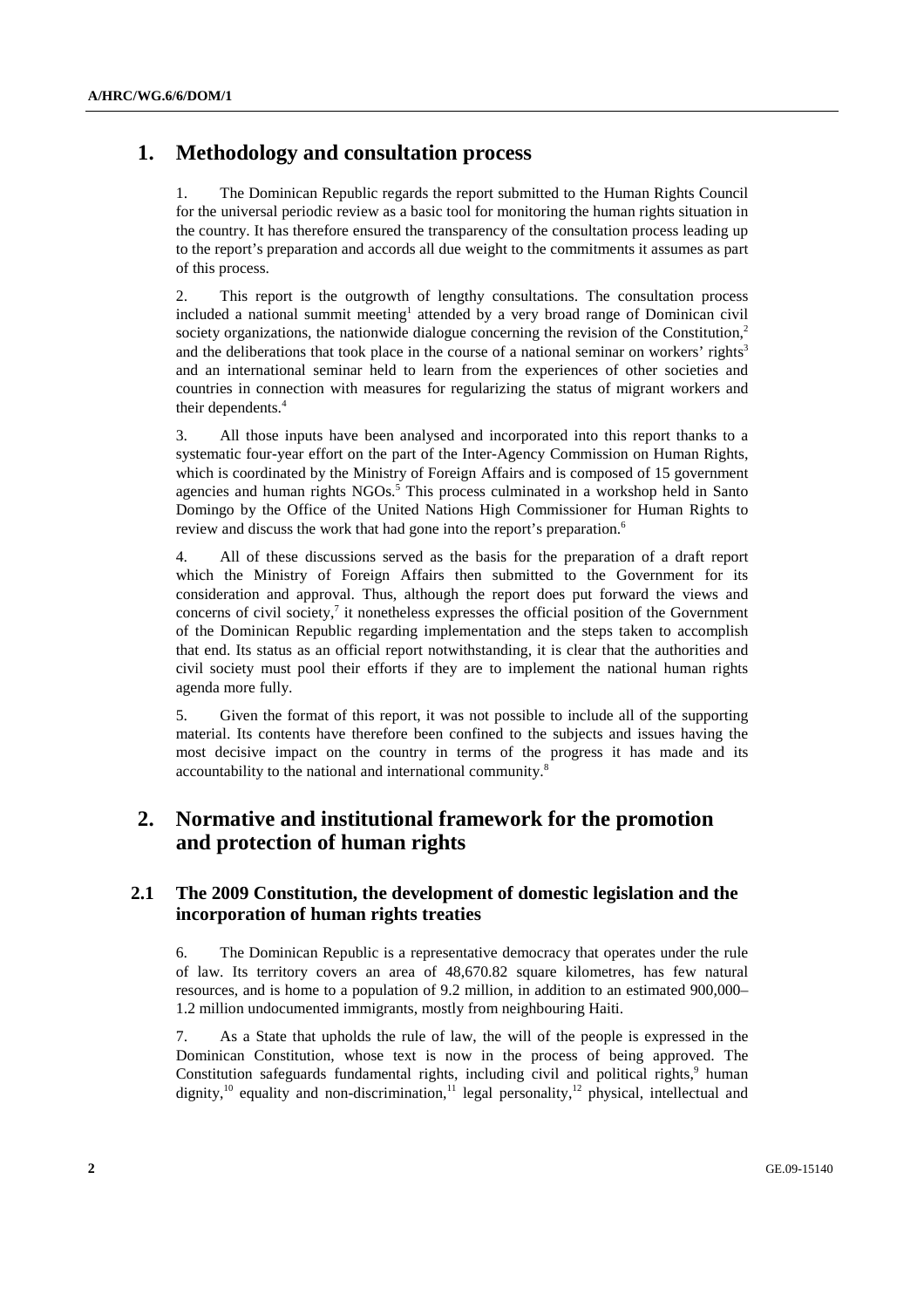social communication, $13$  economic, social and cultural rights, $14$  and collective and environmental rights.<sup>15</sup>

8. With the support of these constitutional provisions, the Dominican Republic looks forward to further improving its record in defending such rights, particularly with respect to such crucial matters as violations of the right to life, beatings and other abuse committed against suspects, detainees and prisoners; prison conditions; the arrest and detention of suspects; corruption; violence and discrimination against women; forced labour and child prostitution; discrimination against undocumented persons and the protection of fundamental labour rights; trafficking in persons and the smuggling of undocumented migrants.

9. Since the fall of the dictatorship in 1961, the Dominican Republic has ratified the major international human rights conventions and has embarked on a determined effort to overhaul its laws and regulations on the subject.16 This democratic effort reflects the sweeping changes that are being made in order to place human rights issues on the national agenda.

# **2.2 Institutional framework for the promotion and protection of human rights**

10. The consolidation of democratic institutions since 1961 has entailed the creation of participatory mechanisms for the development, follow-up and assessment of public policies, as well as the creation of the machinery required by the executive, legislative and judicial branches of government to enforce those rights.

11. The development of methods for involving society in overseeing and evaluating public policies in the Dominican Republic has made considerable headway over the past five years. Between 2003 and 2009, the central government alone has sponsored 49 international conferences and seminars on social, economic and cultural issues. These expanding opportunities for social dialogue have also taken the form of numerous open human rights forums and national and provincial human rights councils.

12. Initiatives taken by the executive in 2003–2008 include the promulgation of laws in 1999 creating the Ministry for Women, the Ministry for Cultural Affairs and the Ministry for Youth. It has also set up the Economic, Social and Institutional Council to advise it on major social and economic policies<sup>17</sup> and instituted the Democratic Security Plan to ensure the safety and security of each and every citizen. In line with these efforts, through the introduction of Act No. 498-06 on the National Planning and Public Investment System, the Ministry of Economic Affairs is facilitating a series of consultations with a view to assigning a high priority to medium- and long-term social investment in the country.

13. Within the executive branch, the Office of the Attorney-General has opened up neighbourhood prosecutors' offices to help safeguard the rights of women, minors and the general public and provide greater access to the justice system.18 The Ministry of Labour has trained 222 inspectors to help enforce the Labour Code throughout the country.

14. The General Directorate on Migration has begun to apply a zero-tolerance policy in all cases where inspectors mistreat illegal migrants or violate their rights. In 2008 alone, 92 inspectors were dismissed. In 2008, official identity papers were also issued to between 16,000 and 20,000 Haitian farm workers authorizing them to work on Dominican farms.

15. In 2003–2008, the legislature passed Act No. 137-03 on migrant-smuggling and human trafficking, which affords special protection for the rights of women, children and young people. Act No. 136-03 contains the Code for the Protection of the Fundamental Rights of Children and Young Persons. Along the same lines, the implementing regulations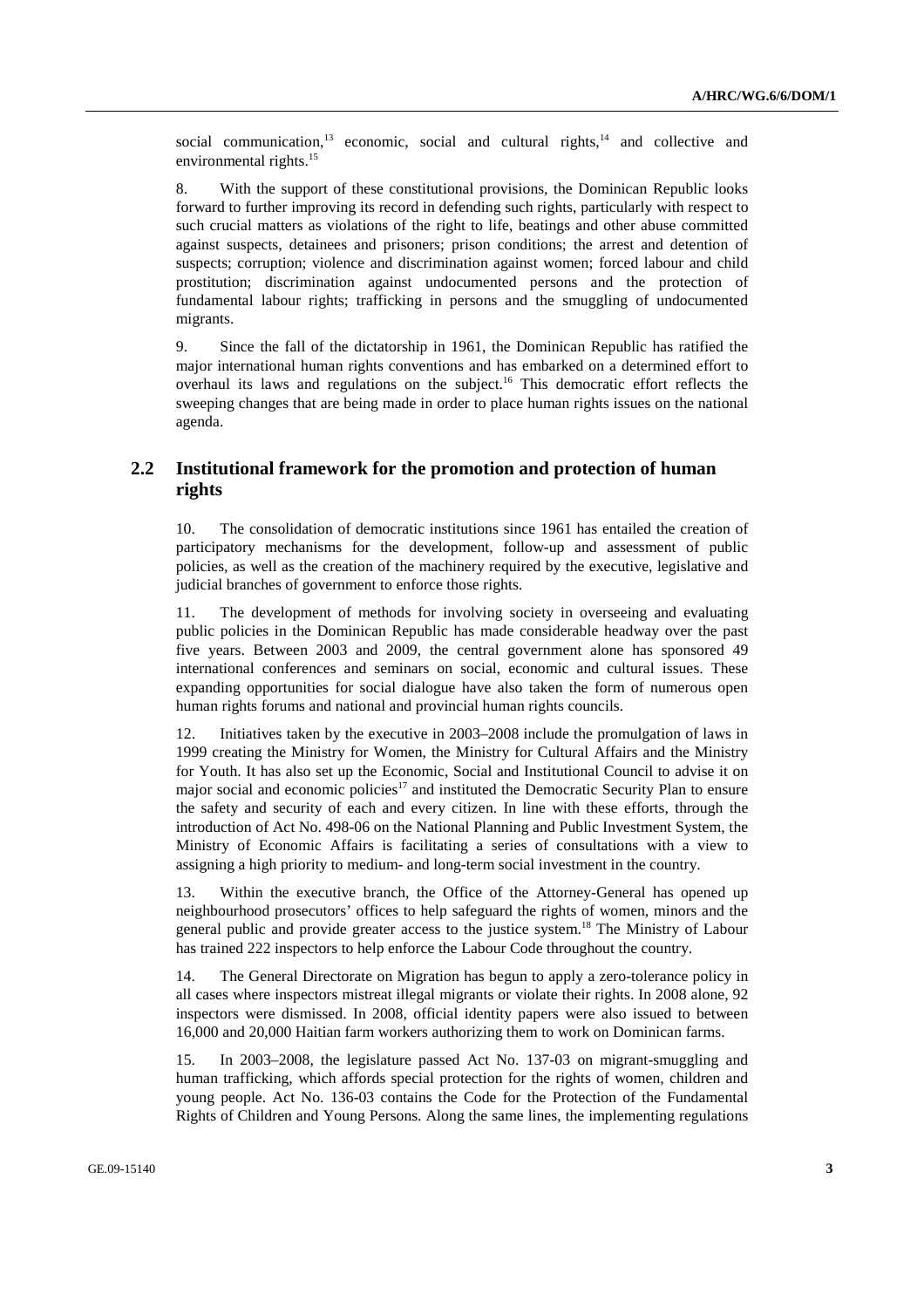for Migration Act No. 258-04 are now being considered for approval.<sup>19</sup> In 2006, the country ratified the Protocol to Prevent, Suppress and Punish Trafficking in Persons, Especially Women and Children and the Protocol against the Smuggling of Migrants by Land, Sea and Air (Palermo Protocols).20

16. The judiciary has created new mechanisms within the Offices of the Ombudsmen and Dispute Mediation Centres for protecting fundamental rights and settling disputes. This initiative has been carried out in cooperation with the Office of the Attorney-General, the NGO Participación Ciudadana (citizen participation) and other civil society organizations.<sup>21</sup>

17. In order to ensure that both nationals and foreigners in the Dominican Republic have the required documents, in 2005 the Central Elections Board (Junta Central Electoral (JCE)) embarked on a series of concurrent projects aimed at automating the Civil Registry Office and eliminating errors from its records in order to enhance its credibility and functionality, registering late statements and declarations, registering foreign newborns in the Immigration Registry, and preparing the proper documents for Dominicans and foreigners using biometric data.

18. The greatest ally of the Government and Dominican society in their institutionbuilding efforts has been and continues to be the media in its unfettered exercise of freedom of the press and of expression throughout the country. In every single case of suspected intimidation or outright physical assault, there has been an immediate investigation, the facts of the matter have been clarified, and the corresponding punishments have been meted out, as appropriate. National and international NGOs are also at full liberty to pursue their work in the country.

#### **2.3 Cooperation with international human rights mechanisms**

19. The Dominican Republic is unconditionally committed to United Nations reform in the area of human rights, and it ascribes an institutional priority to this issue that is in accordance with the Charter of the United Nations.

20. The Government responds positively to requests for invitations to come to the country to see how special thematic procedures and existing treaty bodies are operating on the ground, especially when such visits involve monitoring its fulfilment of its international human rights commitments.<sup>22</sup>

21. In 2003, the Supreme Court established, by its decision No. 1920, that the Dominican Republic's constitutional system is composed of provisions of equal rank deriving from two sources of law: domestic laws in the form of the Constitution and constitutional jurisprudence, and international laws in the form of international conventions and covenants, advisory opinions and the decisions of the Inter-American Court of Human Rights. $^{23}$ 

22. Within the framework of the Organization of American States, the country maintains an ongoing dialogue with the Inter-American System and contributes to its components' institutional consolidation.<sup>24</sup>

23. Under the Dominican Republic-Central America-United States Free Trade Agreement (CAFTA-DR), the International Labour Organization (ILO) monitors a range of human rights and environmental variables on a biannual basis as part of the "White Book" verification project.<sup>25</sup>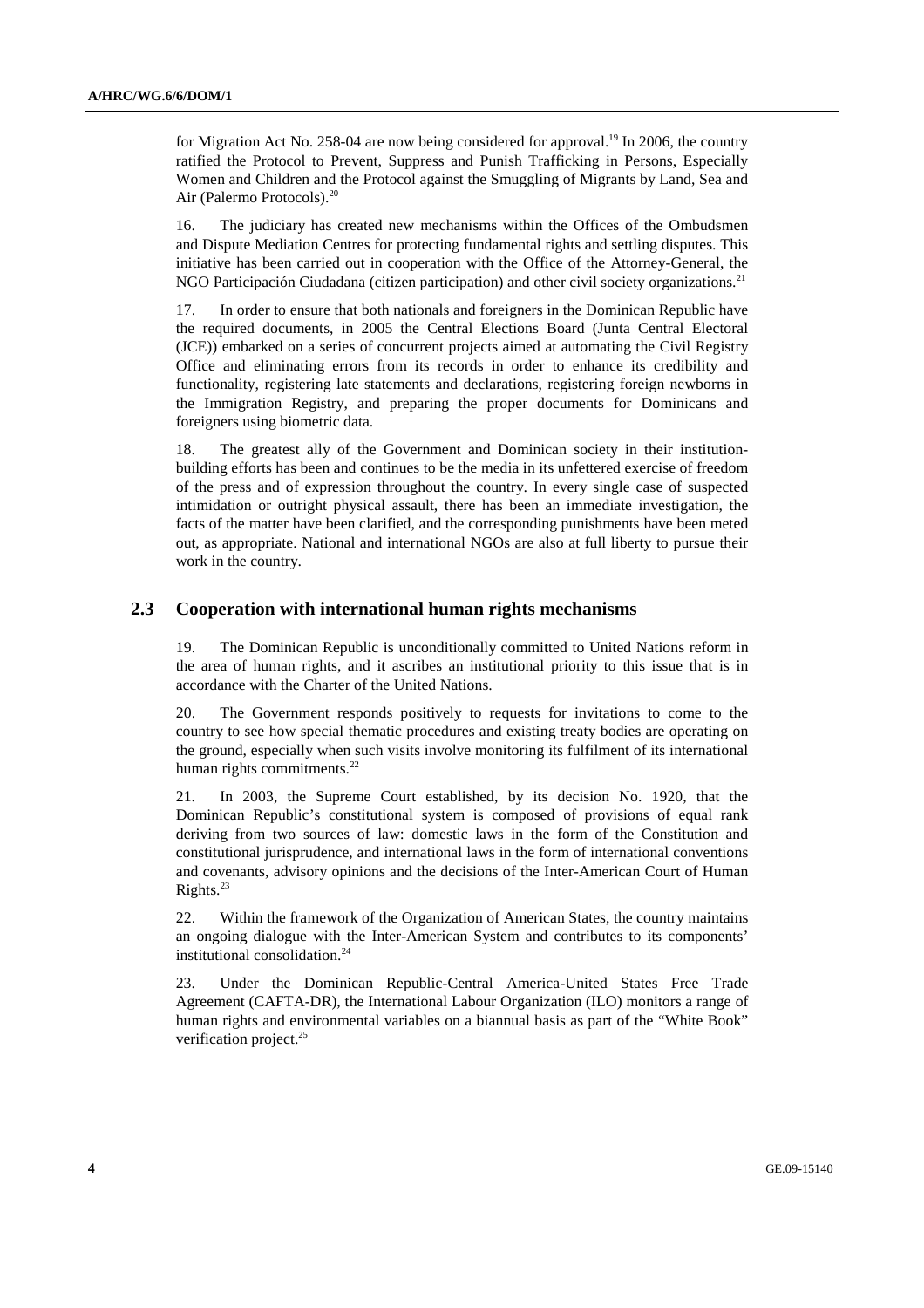# **3. Achievements and challenges in the promotion and protection of human rights in the Dominican Republic**

24. The major strides made since efforts to conduct national affairs within a democratic framework began in the 1960s have helped the country to address human rights violations. Such violations are being eliminated as the country's institutionalization process moves forward and as it improves its performance and adopts best practices in the protection of human rights. These efforts are taking place against a structural backdrop of long-standing poverty and immigration. Immigration is a factor because the Dominican population is being joined by a growing influx of unskilled labourers (equivalent to 12 per cent of the country's population) who are seeking a better life.<sup>26</sup> Poverty is a factor because, even as the country struggles day after day to improve is human rights record, the Dominican Republic is not a wealthy enclave; in fact, 54.5 per cent of its population lives below the poverty line, according to statistics compiled by the Economic Commission for Latin America and the Caribbean (ECLAC).<sup>27</sup>

### **3.1 Right to documentation of vital records and nationality**

25. A person living in a State governed by the rule of law who does not have proper documentation is a "non-person". People are entitled to have their births registered so that they will have a recognized identity that endows them with juridical personality and its associated attributes (a name, heritage, domicile, nationality, records of vital statistics). The Central Elections Board (JCE), which is in charge of the Civil Registry Office, is working hard to make sure that everyone is registered, as well as to modernize the institution and to increase its reliability and efficiency.

26. In April 2007, in accordance with Migration Act No. 258-04, JCE issued ruling No. 02-2007, which established a birth registration system, known as the Immigration Registry, for children born in the Dominican Republic to non-resident women. This means that children born to foreign parents in the country now have official identity papers and can be registered by their parents in the corresponding registry office.<sup>28</sup>

27. Information on a newborn child or minor whose nationality is unknown is not entered in the Immigration Registry. Instead, in view of the fact that every person has the right to a nationality, in such cases the Dominican Republic confers Dominican nationality upon that person in accordance with the Convention on the Reduction of Statelessness, adopted by the United Nations in 1961.

28. In order to rectify the situation of the some 600,000 nationals whom the Government found to be lacking a birth certificate and/or identity card in 2004, JCE signed an interagency agreement with the Office of Social Policy Coordination to strengthen and relaunch the Late Registration Unit (Unidad de Declaraciones Tardías). Between 2004 and 2008, a total of 363,967 people's previously unreported births were registered; 81,680 of these people were over the age of 16 and the other 282,287 were under 16 years of age.<sup>29</sup> In August 2007, Congress passed Act No. 218-07, which established a three-year amnesty for late birth registrations for nationals below the age of 16.

29. In order to expedite the collection of the biometric data that is embedded in the new identity cards, the number of Documentation Centres was increased from 13 to 49 between 2006 and 2008. By late 2008, six service centres, in addition to the existing offices, had been put in place so that citizens can obtain their vital statistics records in digital form quickly and efficiently.

30. Two misunderstandings that have arisen in this connection should be clarified. The first concerns the allegation that when JCE performed its data cleansing operations and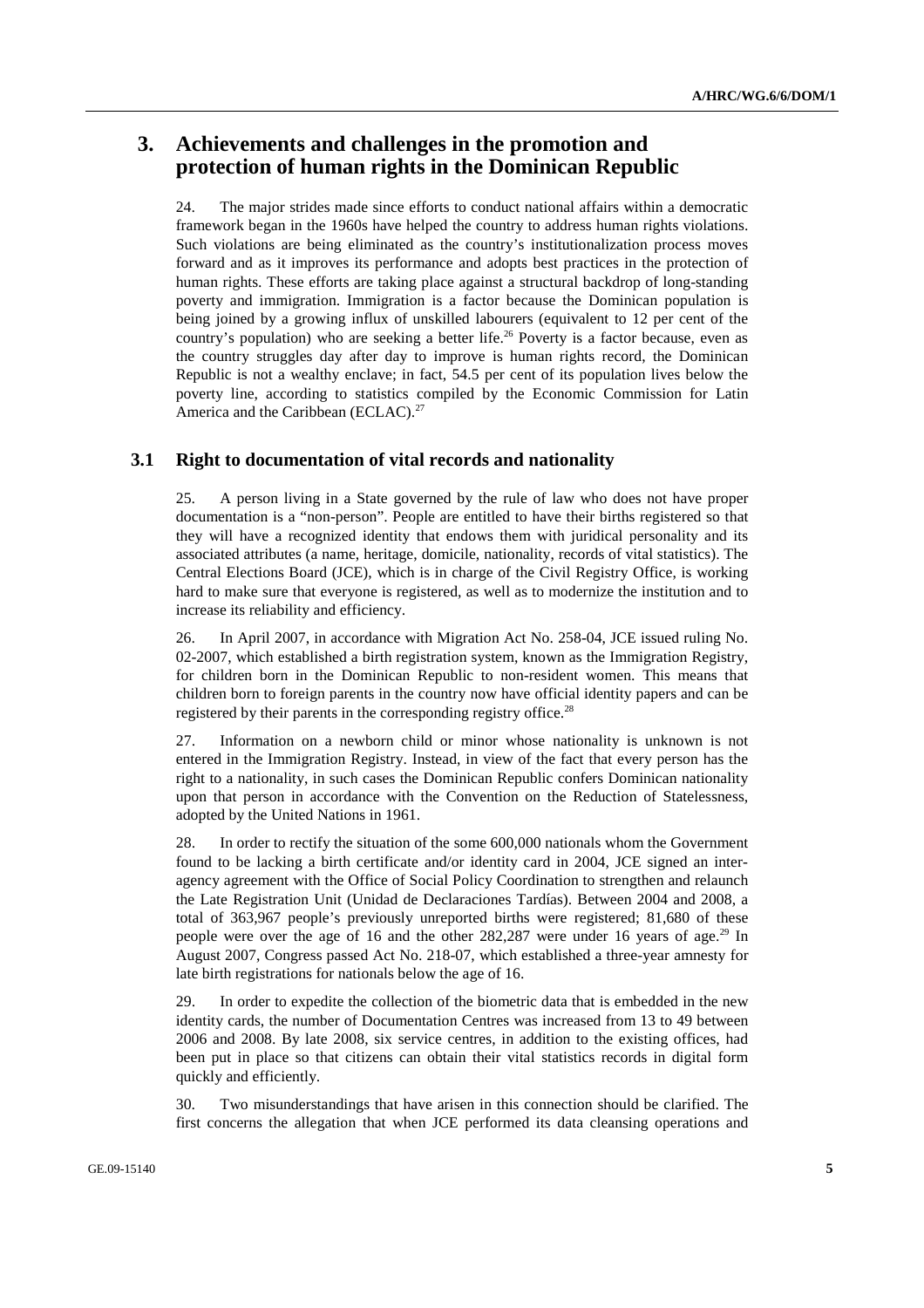automated the Civil Registry,<sup>30</sup> its true intention (for arbitrary and secret reasons) was to take away people's identity papers, particularly if those people were Haitians or Haitian descendants. This is not the case. Given the large number of incomplete, substitute, altered and duplicate records and files in the Civil Registry, JCE instructed its staff to refrain from issuing, signing or copying the birth certificates of individuals whose parents were foreigners unless their documents and residency status had been legally validated by the JCE Administrative Chamber.

31. It is true that this administrative measure has resulted in the cancellation of identity cards and birth certificates in a number of cases, but it is equally true that the principle of the rule of law cannot be allowed to succumb to fraud and illegality. The sole purpose of this instruction has been to detect cases of fraud in the Civil Registry. As of July 2008, JCE had reported the discovery of 2,416 identity cards that had been improperly issued to foreigners between 1994 and 1997. Only 72 (3 per cent) of these cards were held by Haitian immigrants, and it therefore cannot be credibly argued that this was a discriminatory measure aimed at Haitian nationals. On the contrary, its only objective has been to ensure the reliability of an instrument that is vital to society in any State governed by the rule of  $law.<sup>31</sup>$ 

32. The second misunderstanding has to do with the interpretation of the principle of *jus soli* as it relates to the Dominican Constitution. In some quarters, the Government's decision to not confer Dominican nationality on children of Haitian parents who are born in the Dominican Republic is tantamount to making them stateless persons. Yet it is not correct to talk about statelessness under these circumstances.

33. Haiti's constitutional law is based on the principle of *jus sanguinis*, and a child born to Haitian nationals is therefore Haitian whether he or she is born in Haiti or elsewhere. $32$ Consequently, if a descendant of a Haitian national is born on Dominican territory, that person is not stateless. The introduction of entries on such persons in the Immigration Registry, far from depriving them of nationality, is ensuring that they have the proper documentation so that their parents can register their name and nationality at the time of their birth.

34. On a reciprocal basis, under the Dominican Republic's constitutional law as interpreted in the Supreme Court ruling of 14 December 2005, since the time that the Constitution of 1929 entered into force, the principle of *jus solis* applies only to immigrants whose parents were not diplomats or in transit and were legal residents of the country.<sup>33</sup> The question as to whether or not a child of Haitian parents who are legal residents of the Dominican Republic can be classified as being of Dominican origin is also a moot point, since the Constitution of Haiti does not recognize dual nationality.<sup>34</sup>

# **3.2 Right to racial equality and non-discrimination**

35. As a former American colony of a European nation, the Dominican Republic inherited a culture with a history of slavery and State policies condoning racial discrimination, especially against black Africans and their descendants. The failure of a long line of Dominican Administrations to remedy the damage caused by that legacy apparently permitted the continuing exclusion of some members of society from the mainstream and opened the way for the proliferation of racism (on the part of some private individuals, rather than as a policy of State). The State and Government of the Dominican Republic now realize that any form of discrimination is unjust and are continuing to take steps to eliminate it by applying the full force of the law and best practices in combating discrimination and xenophobia.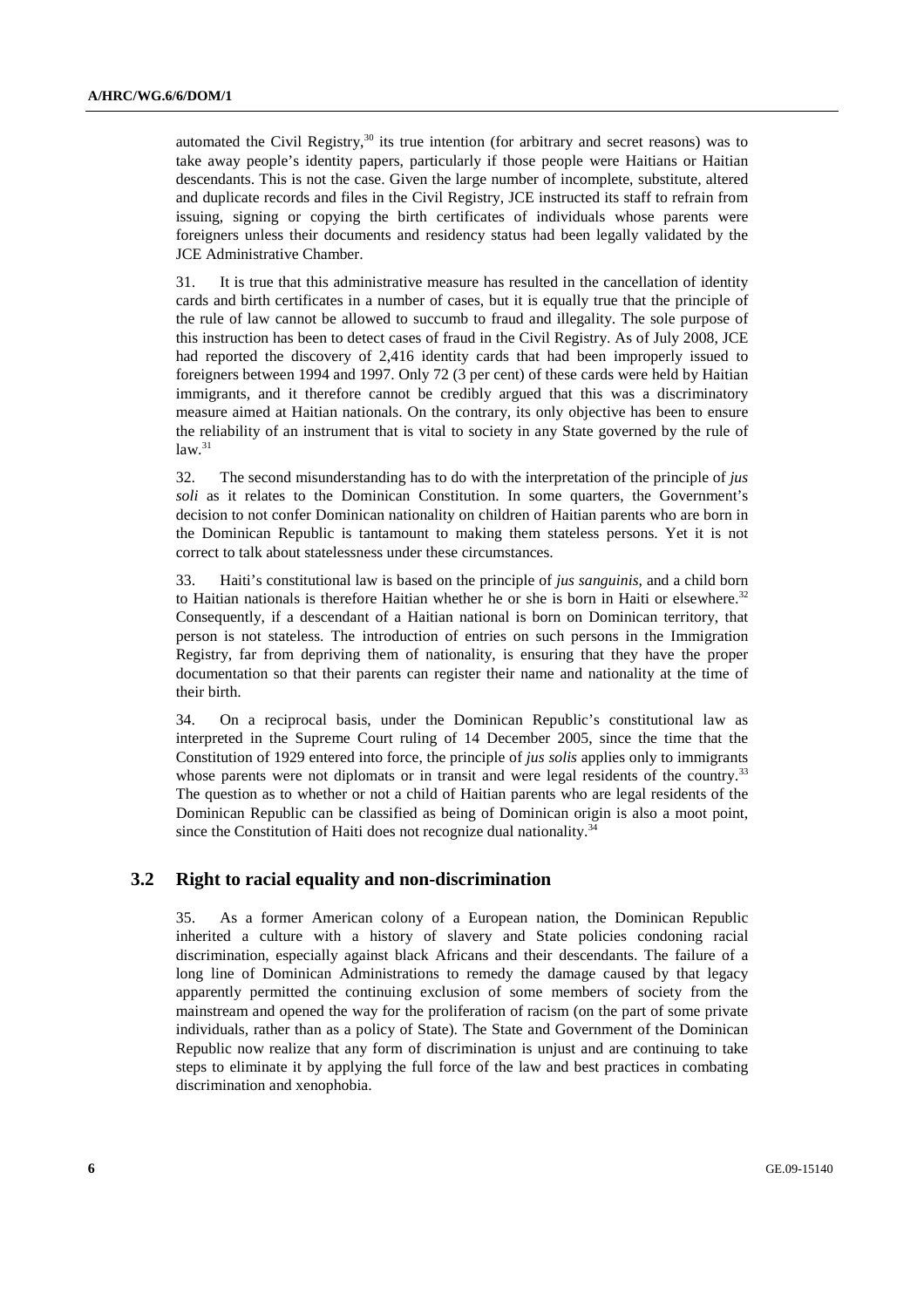36. Examples of the efforts being made in this area include the affirmative action measures that have been adopted as a matter of public policy. Under these measures, at least one third of elective posts must go to women,  $35$  and any person who, for whatever reason, feels that he or she has been discriminated against or that his or her rights have been violated has preferential access to the courts. The 1997 amended Criminal Code also makes discrimination or attacks against another person a criminal offence.<sup>36</sup>

37. Furthermore, in order to guarantee that everyone will have access to the justice system, without discrimination, and in accordance with principles IV and VII of the Labour Code, the Supreme Court has ruled that article 16 of the Civil Code is discriminatory and is therefore unconstitutional.<sup>37</sup> It has also provided further backing for this decision by ruling that a foreign worker who does not have the proper permits still has the same right as anyone else to take legal action to claim his or her employment benefits.

38. The Dominican Republic therefore remains resolutely committed to bringing the full force of the law to bear, without exception, together with all the institutional means at its command to prevent and avert any further incidents of racial discrimination by private individuals and to ensure that, if any such incidents nevertheless do occur, that they will be duly punished by the courts.

### **3.3 The rights to public security, to personal security and to due process before the law**

39. The Dominican Republic abolished the death penalty in 1924. The right to life and security is inalienable and inherent to all human beings,<sup>38</sup> as is, in the event of a dispute, the right to due process. The country's democratic Administrations have made satisfactory headway in this regard, inasmuch as there have been no reports of political crimes or disappearances in the period between 2003 and 2008. Progress in other areas has been slower than expected, however. During that same period, there have been reports of private individuals' and groups of neighbours' involvement in summary executions. There have also been reports that members of the police and armed forces have physically abused detainees and have even boasted of making excessive use of force.

40. In the midst of these inroads and setbacks, two promising trends and one pledge are to be noted. The first of these trends is the ongoing institutionalization and growing credibility of the justice system.<sup>39</sup> One of the first steps taken by the authorities in 1997, in consultation with representatives of Dominican society, was the selection of members of the Supreme Court on an independent basis. This was followed up with a series of measures designed to professionalize the judicial system. The main thrust of this process has been to ensure the independence of the judicial branch of government<sup>40</sup> and thereby reinforce legal certainty in the country.41 To this end, the Supreme Court has issued regulations, decisions and rulings to strengthen guarantees and ensure the proper application of the law in judicial proceedings.42

41. The new model being used in the prison system is one of the core elements of this reform and institutionalization process. The new system protects prisoners' dignity, and prison facilities are being upgraded in order to reduce overcrowding. Over the past five years a remodelling plan has been in place; 11 "model" prisons have been set up, and 5 new centres are being built. The social reintegration rate for men and women entering the system under this new model is over 97 per cent, and the rate of recidivism is 2.7 per cent, all of which increases public security. The United Nations Latin American Institute for the Prevention of Crime and the Treatment of Offenders (ILANUD) plans to recognize the Dominican Republic for its best practices in the operation of the prison system.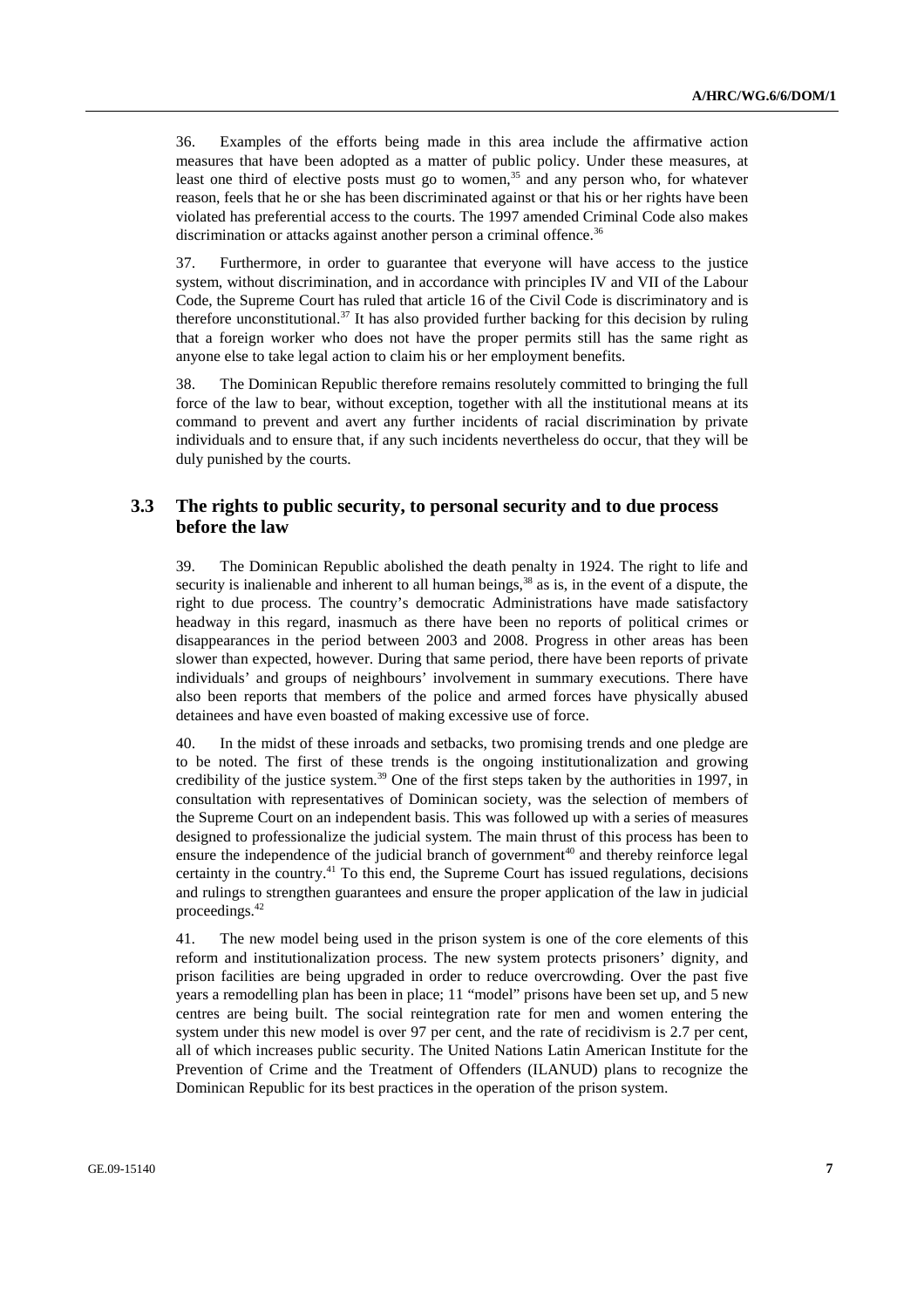42. The second trend is the ongoing screening and training of all law enforcement personnel and national security forces, including the national police force, the National Drug Control Directorate, and the armed forces and their various elite corps. The directors of these various bodies and forces have launched investigations and are screening their staff to forestall any acts of collusion or corruption, influence-peddling or the commission of any crimes or other offences. When an irregularity is detected and substantiated, the guilty party is dismissed and remanded to the regular court system.

43. In August 2007, the national police force announced it was introducing a zerotolerance policy on impunity and on human rights abuses and violations. Under the new Administration, the Internal Affairs Unit opened investigations into serious charges of physical assaults, death threats, improper use of firearms, verbal attacks, robbery and theft. As of November 2008, 117 discharged police officers are serving prison sentences, and a total of 1,820 investigations had resulted in 312 dismissals and 563 disciplinary sanctions.<sup>43</sup>

44. The Government has also made a determined effort to provide skills training and human rights instruction to the members of the armed forces and police corps. Advances in this area within the armed forces include the establishment of the Military Institute for Human Rights in 2000 and its later conversion into the Graduate School of Human Rights and International Humanitarian Law. A total of 13,578 military and civilian personnel have received training and have graduated from that institution.<sup>44</sup> The National Police Institute for Human Dignity has offered courses and workshops to 37,000 police officers, recruits and members of the general public.

45. The effort to reform the judicial system and to fight corruption in the nation's police and security forces is helping to put a stop to violations and to enhance respect for human rights and the integrity of each and every human being in the Dominican Republic.

46. The pledge referred to in paragraph 40 concerns the problem posed by corruption in national affairs. The moral, economic and institutional roots of this problem jeopardize the proper administration of justice, the successful performance of the day-to-day affairs of the nation's citizens, public order, democratic governance and the effort to combat poverty on an ongoing basis. In the World Bank's index based on its Worldwide Governance Indicators,  $45$  the Dominican Republic was ranked among the 10 countries in the Americas that were least effective in combating corruption in  $1996<sup>46</sup>$  This challenge has been taken up by the National Ethics and Anti-Corruption Commission, which was created in that same year. Other initiatives along these lines include the Government's zero-tolerance policy on corruption, which has been reaffirmed by the executive branch; the Dominican Republic's Strategic Plan for Transparency, Ethics and the Prevention of Corruption 2009– 2012; and the efforts being made by the nation's courts. $47$ 

## **3.4 Trafficking in persons and people-smuggling**

47. Trafficking in persons, including women and minors, and the smuggling of persons who lack proper papers or permits is prohibited by the Constitution.<sup>48</sup> Nevertheless, violations of this constitutional provision and the country's laws on the subject continue to be reported. This problem is of great concern to Dominican society and its authorities.<sup>49</sup>

48. Accordingly, in October 2007 the Government established the National Commission to Combat Human Trafficking and People-Smuggling and tasked it with developing a national strategy for combating trafficking and improving victim protection mechanisms. A unit of the Office of the Attorney-General that specializes in combating human trafficking coordinates the investigation and prosecution of all such cases.<sup>50</sup> Special units of the police force, Immigration Directorate and Office of the Attorney-General focus on peoplesmuggling, as has the Inter-Agency Committee for the Protection of Women Migrants. At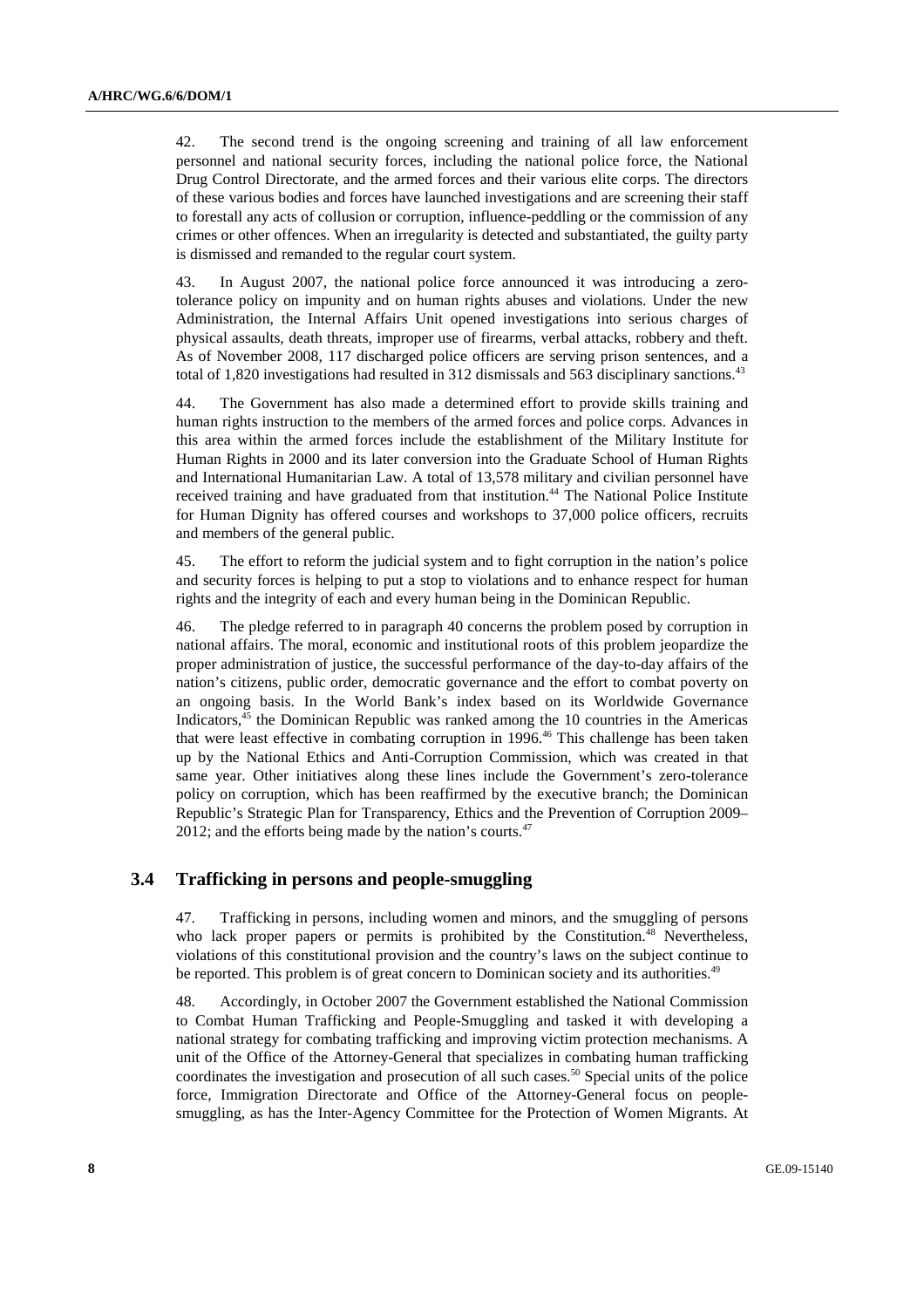the international level, the Ministry of Foreign Affairs has developed a global network of consular officials who have been trained to identify and assist Dominican victims of human trafficking.<sup>51</sup>

49. The sexual exploitation of minors represents a very particular type of trafficking in human beings. The Inter-Agency Commission to Combat Abuse and Sexual Exploitation for Commercial Purposes<sup>52</sup> is headed up jointly by the Ministry of Labour and the National Child and Youth Council (CONANI), with support from the ILO International Programme on the Elimination of Child Labour. The Commission joins forces with the Public Prosecutor's Office and the Special Prosecutor for Children and Youth in combating the sexual exploitation of adolescents in tourist spots such as Boca Chica, Sosúa and Las Terrenas.<sup>53</sup>

50. A clarification is called for in respect of these efforts, however. The entry into the Dominican Republic of children and adolescents from Haiti is not necessarily yet another case of trafficking in minors. In 2004, UNICEF $54$  explained that most of the estimated 2,000 Haitian minors entering the country each year are not victims of human trafficking but are instead either joining their families or are coming because someone has agreed to take charge of them in order to help give them access to better opportunities and life prospects.

51. The authorities are also dealing with the traffic in girls and women, particularly when it is for purposes of sexual exploitation. Networks of traffickers in women that are operating in the country are reported and pursued by a wide array of government and civil society organizations.<sup>55</sup> No reported human rights violation of this type has been met with indifference or complacency, as attested to, for example, by the drastic measures that have been taken to pinpoint and halt the traffic in women to South and Central America.

52. Illegal immigrants are voluntarily entering the Dominican labour market, either on their own or their families' initiative, rather than being induced, forced or tricked into doing so by "buscones" (literally "searchers" or scouts).<sup>56</sup> The most reliable estimates indicate that there are between 900,000 and 1.2 million illegal migrants in the Dominican Republic, most of whom are of Haitian nationality. It can be categorically stated that the Dominican Government does not encourage, benefit from or remain indifferent to this migratory flow, whose ultimate consequences are unknown.<sup>57</sup>

53. The authorities have taken a number of steps to staunch and regulate this migratory flow. These steps have included the passage of Act No. 137-03 on human trafficking and migrant-smuggling and of Migration Act No. 285-04, as well as the promulgation of Decree No. 575-07 of 2007, which established the National Commission to Combat Human Trafficking and People-Smuggling. The Commission is now in the process of vetting the National Action Plan to Combat Human Trafficking and People-Smuggling, 2009–2014. Between 2004 and late 2008, over 400 immigration inspectors and police, military and civilian authorities have been suspended, dismissed and/or prosecuted for participating in the commission of human trafficking or migrant-smuggling offences.<sup>58</sup>

54. The start-up of a special corps trained in border control operations in 2006 — the Specialized Border Security Corps (CESFRONT) — has been another major step towards curbing the traffic in undocumented migrants across the Haitian-Dominican border. The idea is to secure the Dominican side of the border, not only through the establishment of a military presence in the area, but also through the implementation of preventive actions by a corps that has been specifically trained to maintain order and enforce the Migration Act and relevant international agreements.

55. Few issues have sparked more criticism of the country in relation to the problem of trafficking in persons than the entry of temporary labourers to work in the sugar cane industry. Until 1986, these workers entered the country legally under a labour recruitment agreement between Haiti and the Dominican Republic and, later, a similar agreement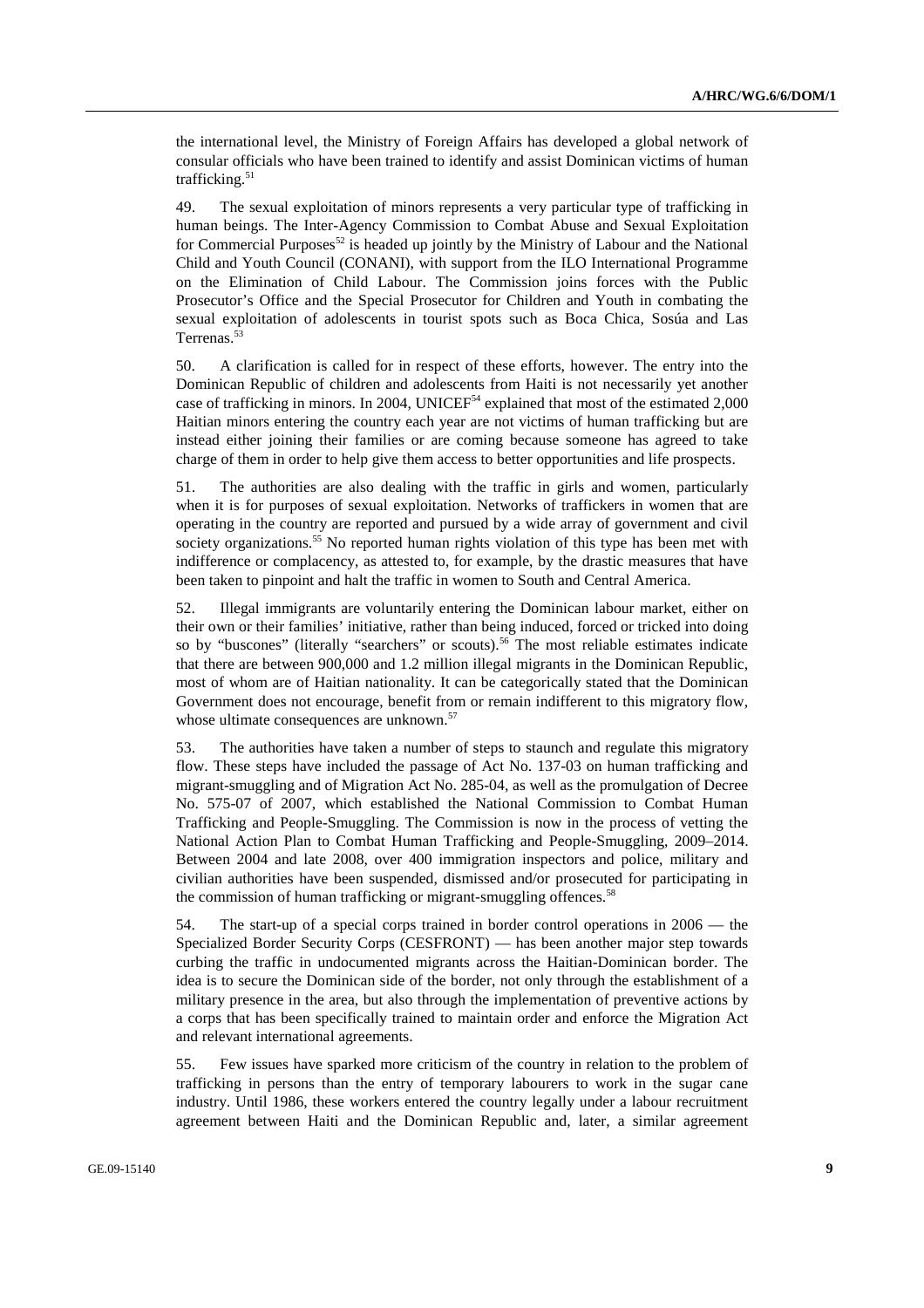between Haiti and the State Sugar Council of the Dominican Republic. They came to cut sugar cane during the harvest and then returned to their own country when it was finished. This was a legal migratory flow which was supervised by international agencies such as the Pan American Health Organization/World Health Organization (PAHO/WHO) and ILO.

56. When these intergovernmental and institutional agreements expired, scouts began to seek out temporary fieldworkers, and it was they who supplied the Dominican Republic's sugar industry with workers at the start of each harvest throughout the 1990s. They have since ceased to operate, however, as they were systematically rooted out and punished by the Dominican Government. Since the start of the 2000s, no trace of these intermediaries remain in the sugar industry.59

#### **3.5 Women's rights**

57. The entire Dominican nation strives daily to give women the equality before the law that they so much need, thereby making women's rights a reality. Where political rights are concerned, the major advances are that the Electoral Act No. 12-2000 raised the quota of female candidates for elected posts to 33 per cent, and Act No. 13-2000 established that applicants for positions such as commissioner and deputy commissioner should be of alternating sexes.<sup>60</sup>

58. Against the background of those efforts, sexual, gender-based and domestic violence has continued to be underreported since victims often omit to report incidents that would attract criminal penalties, fearing the social stigma or believing that the judicial system will not provide appropriate redress.<sup>61</sup>

59. To remedy this situation, the Government has put forward the National Gender Equity and Equality Plan as a means of applying policies permitting gender-based State intervention. To ensure that the Plan is followed up, it has also, through Decree No. 974-01, established gender equity and development offices in all government branches.<sup>62</sup>

60. The ministries of labour and of women are running programmes to ensure that women enjoy the same legal status as men, and to safeguard women against any and all violations of family law; a female procurator has been appointed to ensure follow-up at the national level, and comprehensive units for preventing and dealing with gender-based violence have been established in 13 provinces. These are staffed by psychological counsellors, forensic gynaecologists, medical examiners, paralegal staff and a police presence trained to look after battered women without making them victims all over again.

#### **3.6 Rights of the child**

61. Act No. 136-03 emphasizes intersectoral coordination, planning, supervision, monitoring, civil participation and civil enlistment mechanisms through the National System for the Protection of Children's Rights: CONANI is the governing body. The Labour Code and subsequent regulations issued by the Ministry of Labour prohibit the employment of children aged under 14 years, restrict the employment of children under 16 and protect children under 18 from the worst forms of child labour.<sup>63</sup> Still, despite a gradual decline over the period 2003–2008, breaches of the law have given the Dominican authorities and various civil society organizations concerned no respite.<sup>64</sup> Child labour occurs principally in the informal, not formal, sector, in small businesses, domestic labour and agriculture.<sup>65</sup>

62. To counteract and stamp out this undesirable practice, the national steering committee on action to combat child labour, chaired by the Ministry of Labour, has 31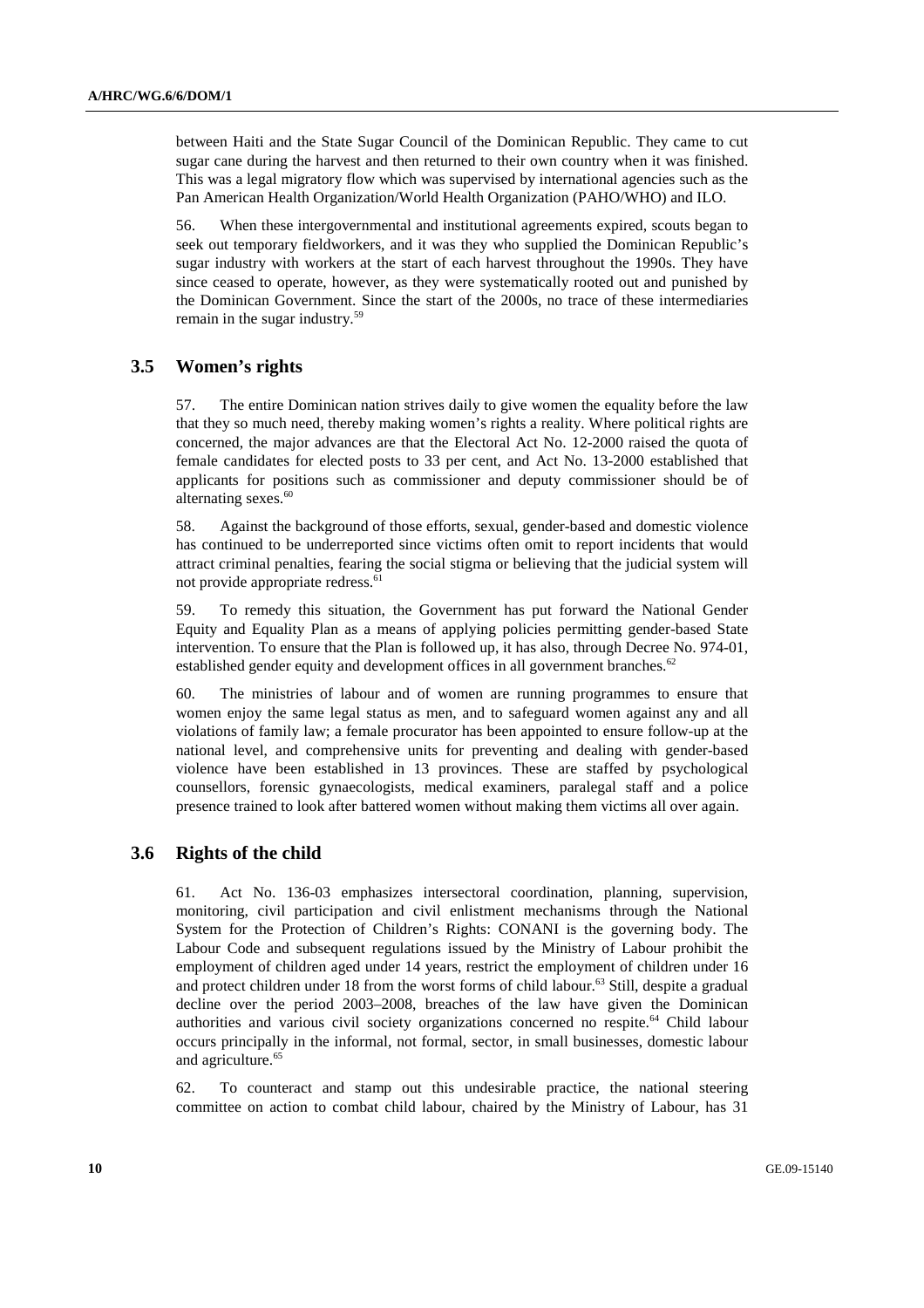municipal and 3 local committees which in turn have set up watchdog networks bringing together institutions from the government sector, business, trade union and civil society.<sup>66</sup> The steering committee is running the national strategic plan for the eradication of the worst forms of child labour, 2006–2016, under which 27,300 children have already been removed from dangerous situations and work exploitation; another 5,574 children have benefited under the programme of educational initiatives to eradicate child labour.

63. In response to recommendations by the steering committee, the authorities have launched an extra programme seeking an ultimate end to child labour and, meanwhile, the withdrawal of 8,500 minors from labour exploitation.<sup>67</sup> One result has been an appreciable reduction in the number of children and teenagers exposed and subjected to the worst forms of child labour, falling from 9.3 per cent in 2004 to 6.4 per cent in 2008. In conjunction with civil society organizations, the Ministry of Labour has continued to cooperate with the ILO International Programme on the Elimination of Child Labour.68 It conducts systematic checks to ensure that minors are not employed.<sup>69</sup>

64. In support of the campaign against child labour, the Ministry of Education, acting alone and in consort with a variety of private businesses and civil society organizations, has been improving its services so as to ensure that all minors are at school, not at work. In 2003 it gave permission for undocumented school-aged children to attend the compulsory basic years of education:<sup>70</sup> this benefits both Dominican nationals and foreigners lacking proper identity papers.

65 Besides the efforts being made by the Ministry of Education itself to improve school coverage, prevent dropouts and improve teaching quality, the Cabinet has launched a programme of subsidies for needy families in exchange for acceptance that their school-age children will attend school and leave jobs. The "school subsidies" programme benefited more than 208,000 families in 2008, on condition that the children in those families attended more than 85 per cent of the classes they were supposed to.

66. A conglomerate of private-sector businesses and civil society institutions are working, in conjunction with the United States Department of Labor, on a project entitled "Teaching to avoid child labour exploitation"; the project is being run by EDUCA, a Dominican NGO.<sup>71</sup> There are 14 "Spaces to Grow In" at just one sugar plantation in the San Pedro de Macoris region, functioning with assistance from Save the Children and other local NGOs such as the Instituto Dominicano para el Desarrollo Integral (Dominican Institute for All-Round Development).<sup>72</sup>

67. Although not everything is within the Government's scope, $7<sup>3</sup>$  the authorities keep producing incontrovertible proof of their commitment to the rights and well-being of all the children in the country.<sup>74</sup>

#### **3.7 Right to work**

68. The Labour Code — Act No. 16-92 — allows organization into trade unions, and all workers except members of the armed forces and the police are free to organize and join the unions of their choice in urban and rural areas. At present, some 8 per cent of the workforce is unionized. The Labour Code also establishes a system of labour tribunals to handle disputes.

69. The latest study by the Fundación para la Institucionalidad y Justicia (Foundation for Institutionality and Justice), an NGO, indicates that it takes 15.3 months on average to settle a case at first instance, and 16.4 months to settle one on appeal. Nonetheless, practice shows that non-binding mediation facilitated by the Ministry of Labour has been the most effective way of settling disputes between workers and employers.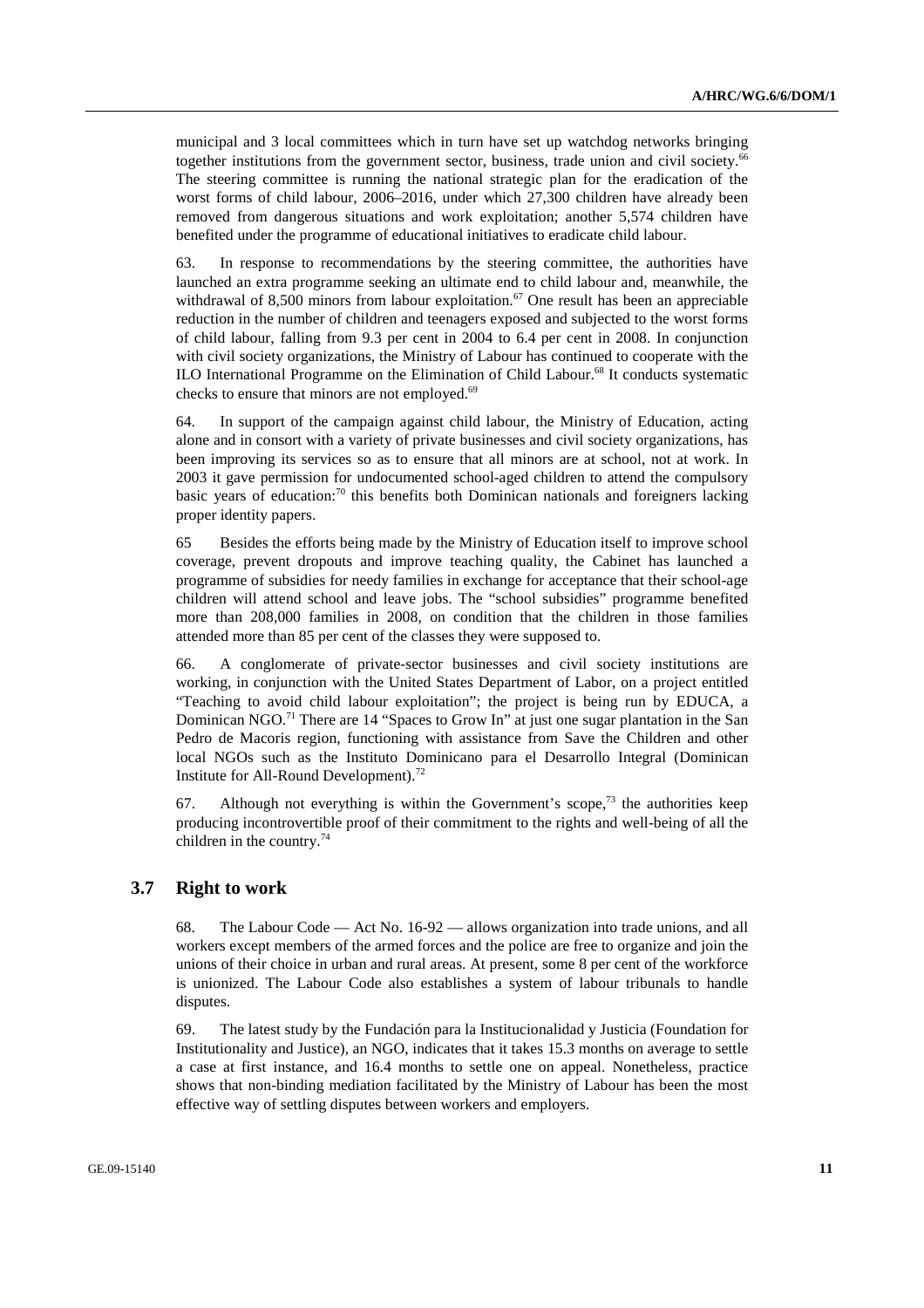70. A number of NGOs report that over the five years from 2003 to 2008, most of the undocumented Haitian workers employed in various farming and construction ventures did not assert their rights for fear of being sacked or deported. This is not the whole story. For every reported case there are dozens of counter-examples, such as the right exercised by over 500 undocumented Haitian workers at a sugar plantation who sued their employer and won, at first instance, the right to written contracts and employment benefits.<sup>75</sup>

71. The Ministry of Labour has 203 inspectors to oversee the employment system. These carried out 80,000 inspections in 2007 and 85,000 in 2008.<sup>76</sup> Over those two years they also made 55 ad hoc visits to the farming regions of San Pedro de Macoris, La Romana, Barahona, San Cristobal and Independencia. In no instance did the labour irregularities discovered or reported to them go unpunished. Neither during these inspections, moreover, nor in the individual incidents reported by national and international NGOs, were reports of harassment or intimidation of the organized trade union movement by employers left uninvestigated and/or unpunished.

72. A typical case during that period was that of the Federación Dominicana de Trabajadores de Zonas Francas (Dominican Federation of Free-Zone Workers). This announced that anti-union incidents were still taking place at the TOS Dominicana plant in Bonao. The Ministry of Labour facilitated talks between the plant owners and employees. After nearly a year of negotiation, the parties signed a three-year collective bargaining agreement in August 2008. This signal example does not mean that the Dominican Republic has no labour disagreements, but rather that the Ministry of Labour is constantly seeking to uphold the Labour Code and the rights of both national and foreign workers throughout the country.

73. Government policy to promote and give effect to the right to work is based on the "decent work" concept propounded by ILO in 2003. A variety of activities under regional ILO coordination were used to put it into practice in 2006 and 2007, familiarizing people with the concept and establishing priorities, strategies and expected outcomes in consultation with workers' and employers' organizations. Government priorities in giving effect to the right to work are: the creation of more and better jobs; the eradication of forced labour and child labour; and the promotion of dialogue between labour and management. These are the main challenges facing the national authorities at the moment.

74. As regards the first 10 years of the new century, during the national financial crisis of 2003 which cost 24 per cent of the Dominican economy, the absolute unemployment figure rose, on the official figures, to a little over 24 per cent of the economically active population, then dropped to about 14 per cent by late 2008.77 Such high absolute unemployment, coupled with the increase in the informal sector's share of all economic activity to 54 per cent and continual arrivals of undocumented immigrants over the land border with Haiti, constitutes the severest of the socio-economic challenges confronting the national authorities and Dominican society.

75. One basic way beyond social assistance of combating poverty is to exercise the right to work. Figures from the Central Bank indicate that, at the end of the financial crisis of 2003, some 345,777 new jobs were created between August 2004 and April 2007; 59,141 jobs were created between October 2006 and April 2007.78 The employment rate in 2006 was 62.3 per cent among men and 31.9 per cent among women.

### **3.8 Action to combat poverty**

76. One feature of the Dominican development model, according to UNDP Human Development Reports, is that despite high growth in per capita GDP over long periods, the country has been unable to reduce poverty, inequality or social marginalization.<sup>79</sup>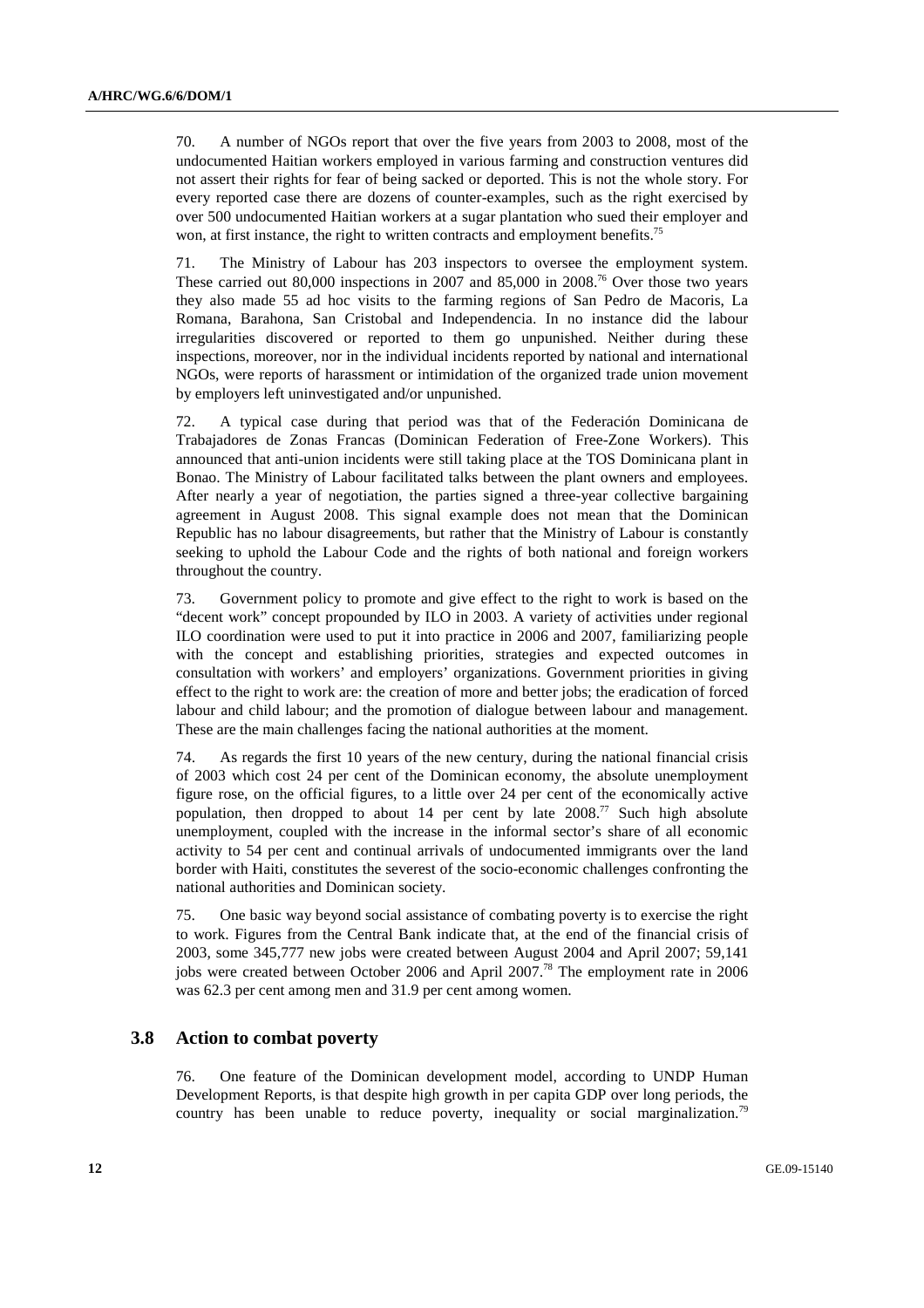According to UNDP, this is due to the high concentration of national income and the emphasis on aid that was coming to dominate social policy. Most of the population is highly vulnerable as a result, as can be seen in the fact that a single year of national banking crisis, in 2003, sufficed to increase the number of poor people in the country by 1.5 million.

77. The Dominican Republic is tackling this problem by pursuing, within its financial capabilities, new, unified income-supplementing policies and by investing in universal health and education services, its aim being to direct economic growth towards a form of social inclusion that will gradually bring down extreme poverty.<sup>80</sup>

78. In mid-2004 the Government launched the "Eating comes First" programme with the objective of reducing hunger and helping families living in extreme poverty. Thanks to a more all-encompassing design, "Eating comes First" is, today, an integral part of the Solidarity Programme. By means of its electronic debit card, the Solidarity Programme ensures that citizens living in extreme poverty will have their education, health and transport needs met, that the aging will be cared for and that people will enjoy nutritional and food security. Between its launch in the last quarter of 2004 and the end of 2008, the Dominican Government has, through the Solidarity Programme, given RD\$ 11,013.1 million (US\$ 324.8 million approximately) to 796,957 beneficiaries. $81$ 

79. In early 2009, a total of 461,580 households had Solidarity cards. Each household received a subsidy of RD\$ 700 (US\$ 21 approximately) per month for food under the "Eating comes First" programme. Some 208,000 of the beneficiary households receive an extra RD\$ 150 (US\$ 4.50 approximately) per month for every child in school and attending at least 85 per cent of his or her classes. To protect poor and lower-middle class families affected by the rise in fuel prices in mid-2008, the Government gives 800,000 households a monthly subsidy of RD\$ 228 (US\$ 6.90 approximately) under the Bono Gas Programme, which is intended to ease the burden of buying gas for cooking and gas for transport. $82$ Additionally, over the period 2004–2008, Solidarity has paid out RD\$ 473.1 million (US\$ 14.3 million approximately) — including medications — to aging persons, and RD\$ 137 million (US\$ 4.2 million approximately) in incentives for higher education.

80. Some 300,000 families living in extreme poverty are benefiting from the Progresando social and educational programme operating under the Office of the First Lady, and the National Housing Institute has handed over 228,789 dwellings between 2003 and 2009 to counteract the housing shortage.<sup>83</sup>

#### **3.9 Right to health and social security**

81. The Dominican Republic regards health as one of the cornerstones of social rights, and this explains the relative improvement in public investment in the health sector. The Ministry of Public Health and Social Assistance is working to decentralize its services. Its main activities targeting the most vulnerable population groups include programmes on maternal health, HIV/AIDS, tuberculosis, the extended programme of immunization (vaccination), an early-detection campaign for chronic illness (cancer) and policies designed to encourage breastfeeding and nutrition, and to offer easier access to prenatal consultations and family-planning talks. The main challenge is still to secure enough resources to run, build and equip the national hospital network.

82. The system has seen notable advances since the adoption of the Social Security Act, No. 87-01. Coverage under the subsidized family health insurance scheme for the poor has risen from 65,000 beneficiaries in mid-2004 to 1,224,643 people nationwide. Beneficiaries can have medical services, outpatient treatment and surgery at no cost in public hospitals throughout the country; they can obtain payments towards expensive procedures. The contributory family health insurance scheme for employers and for public- and private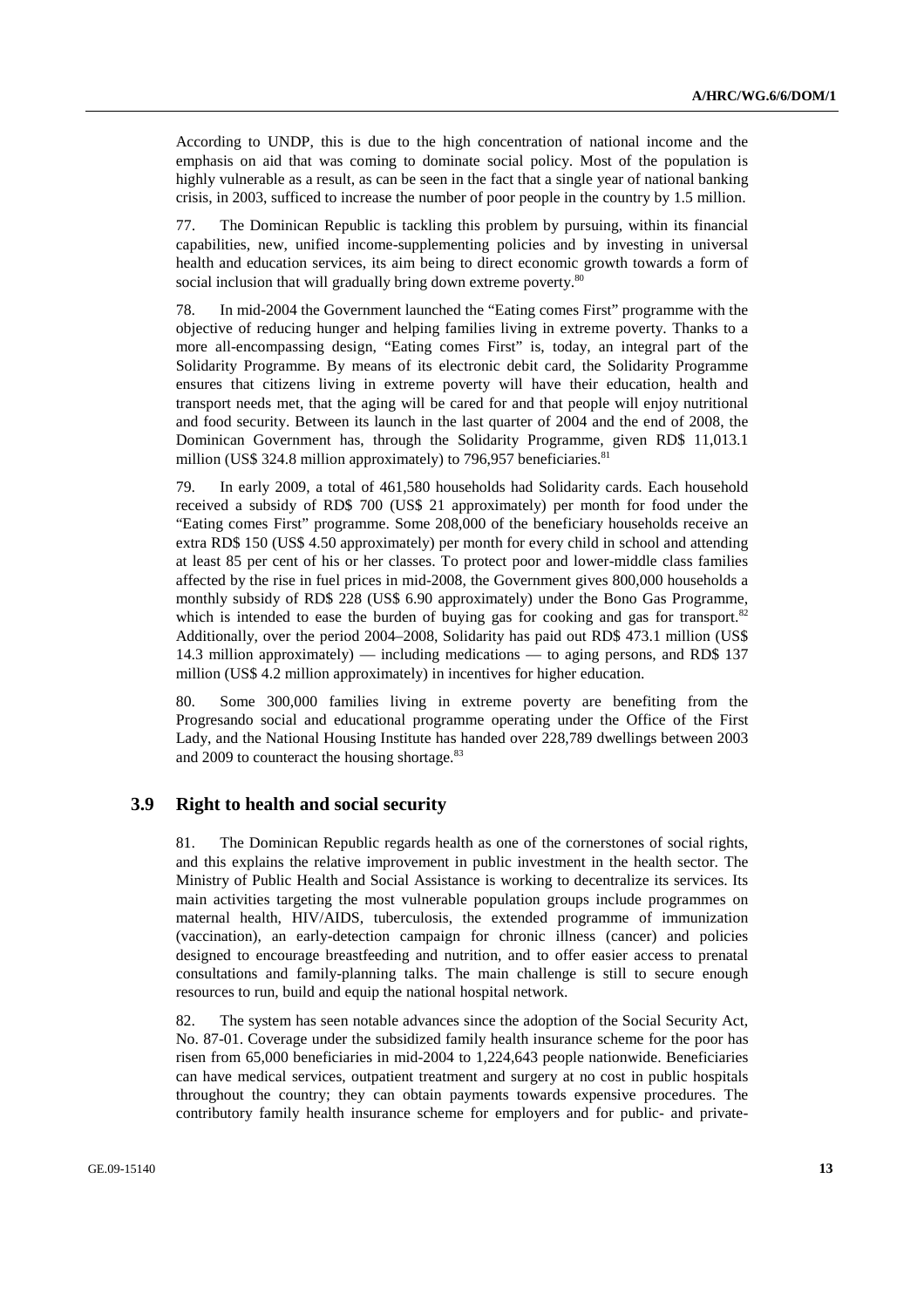sector workers, which barely started up in September 2007, already covered 1,729,671 wage earners and dependants — 51 per cent of the target figure — at the end of 2008.

83. The shift from an aid-based approach to civic responsibility will in the long term have a very favourable effect on the health system. At present the balance is positive. This does not mean, however, that there are no obstacles left to overcome, such as the evident weakness of the regulatory and supervisory authorities which still allows responsibilities to be avoided or evaded.

84. It is appropriate, to put paid to recurrent unfounded allegations, to emphasize that the undocumented Haitian population in the country can indeed receive medical care under the Social Security System. Last year alone the Ministry of Public Health and Social Security devoted RD\$ 576 million (US\$ 16 million approx.), or more than 13 per cent of its budget, to caring for Haitians in the country who were in need of health services.<sup>84</sup>

85. Any worker, irrespective of sex and nationality, can — even without contributing receive medical care under the social security system. So, for example, sugar plantations may well be classic sites of poverty and social exclusion but in the San Pedro de Macoris area, some 900 cane-cutters and their dependants living on the site of the only sugar company in operation there are provided, under the contributory health insurance scheme, with health services through a contract with a health-care provider; the system also runs 14 primary health-care centres for the same population of Dominicans, Haitians and their offspring.

86. The right to health, in the context of the Dominican social security system, encompasses a string of initiatives for dealing with particular issues such as Ministry of Public Health and Social Security preventive-care and therapeutic programmes for kidneytransplant, tuberculosis, HIV/AIDS, chemotherapy and dialysis patients under which drugs are supplied free of charge. RD\$ 1,500 million (US\$ 45.3 million approx.) are earmarked for the purpose every year.

87. Mention should be made here of the efforts by Ministry of Labour authorities to defend women's and HIV/AIDS patients' rights whenever underhand attempts are made to make them undergo pregnancy or HIV/AIDS testing at labour centres. The authorities will not tolerate any instance of pregnant women being turned away or HIV carriers being stigmatized; rather, they will take corrective action under Act No. 55-93 on AIDS.<sup>85</sup>

88. Besides medical insurance, the Dominican social security system includes a pension scheme. This guarantees that any Dominican worker can, on reaching old age, receive a pension wherever he or she may have worked; those who do not meet the requirements for a pension may be granted income support. The size of pension payable is independent of the recipient's sex, race, or religion.

#### **3.10 Right to education**

89. Both the Government and Dominican society recognize that education alone can supply the scientific, technical, humanistic and ethical knowledge needed to bring about genuine, major change and true economic and social advance, vanquishing poverty and affording the country a sustainable future. The great challenge facing education in the country is to improve quality, since the Dominican Republic has the second-highest school enrolment rate in Latin America, at 91.1 per cent of children between the ages of 6 and 18. The gross enrolment rate in the final (compulsory) year of preschool education in 2005– 2006 was 83.7 per cent; the rate in primary education was 104 per cent, and the rate in secondary education, 71 per cent.<sup>86</sup>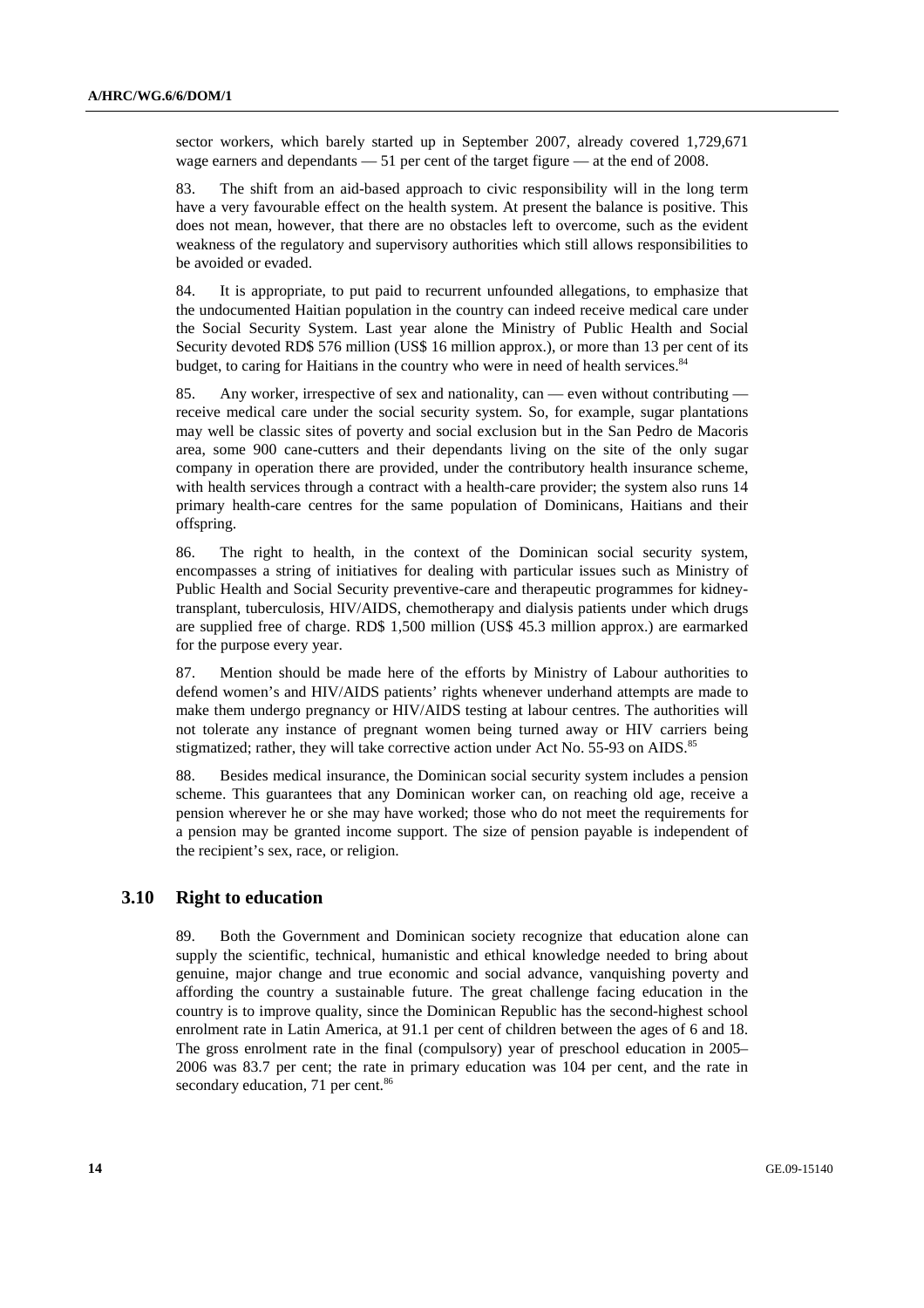90. Hence, having gone ahead in 2006–2007 with a national consultation on excellence in education and drawn up a 10–year plan for all levels of education in the country, the Government is now committed to putting the plan into operation over the period to 2008– 2018 at all levels: preschool, primary, secondary, technical and university education. $87$  This is why the education budget for the year 2009 has been raised to RD\$ 4,090 million (US\$ 113.4 approx.), as a way of moving gradually towards the target of 4 per cent of GDP invested in the national education sector.

91. The budget figure does not include the annual amounts invested in bursaries for deserving graduate and postgraduate students at the most prestigious universities in America, Europe and Asia: 2,500 students were in university education at the end of 2008, at an average investment per student of US\$ 12,500. Neither does the figure cover the series of projects that the Government is executing with international bilateral cooperation funds,<sup>88</sup> nor yet a national scholarship fund which the Government and universities in the Dominican Republic use to meet the expenses of more than 4,000 Haitian university students studying in the country and sponsored, thanks to these funds, as though they were Dominican students.

92. There is a problem with undocumented minors, whether Dominican or foreign: in theory they should not, without proper identification, be allowed to attend school but, in order not to deprive them of their right to education, the Ministry of Education has since 2002 allowed them to attend the basic level of schooling while their situation is regularized. There has been an agreement between the Ministry of Education and the Central Electoral Board since 2005. The Ministry identifies undeclared children; the Board, being responsible for the civil registry, facilitates the process of arranging for each student to be supplied by his or her parents with a birth certificate. Since the academic year 2004/05, thousands of children have been provided with birth certificates. Sources in the General Schools Inspectorate indicate that between September and December of the school year 2008/09, a total of 31,979 children without birth certificates were found to be enrolled at schools and other educational facilities operated by the various regional education departments; altogether 21,152 of them (66.14 per cent) were given birth certificates during or at the end of the school year.

93. In summary, the commitment to education is a commitment to the young people of the country, and hence a national undertaking in the interests of a better future in which risks will be better distributed and poverty will give way to social well-being.

#### **3.11 Cultural rights**

94. The Dominican nation is a multiracial and multicultural society. It is striving to guarantee the right of all to take part in social activities and development and to preserve and promote their tangible and intangible heritage from a history full of interactions between highly diverse cultural groups: indigenous peoples, Africans, Europeans, Asians and Americans. These characteristics and conditions have given rise to a cultural policy which began to be shaped at the State level with the establishment of the Ministry of Culture, and to a set of standards<sup>89</sup> which has been building up since the nineteenth century.

95. The range of programmes in operation over the period 2003–2008 range from the renovation of the country's cultural infrastructure to the staging of book fairs, provincial and national carnivals, the relaunching of art education, the establishment of a system of free schools offering cultural training in the community, the book and reading promotion scheme, theatre and dance festivals, and mural-painting campaigns in the country's provinces and towns. The objective of these programmes<sup>90</sup> is to extend the reach and impact of cultural activities: the distinctive spiritual, physical, intellectual and emotional traits which together characterize groups of humans, including expressions of popular and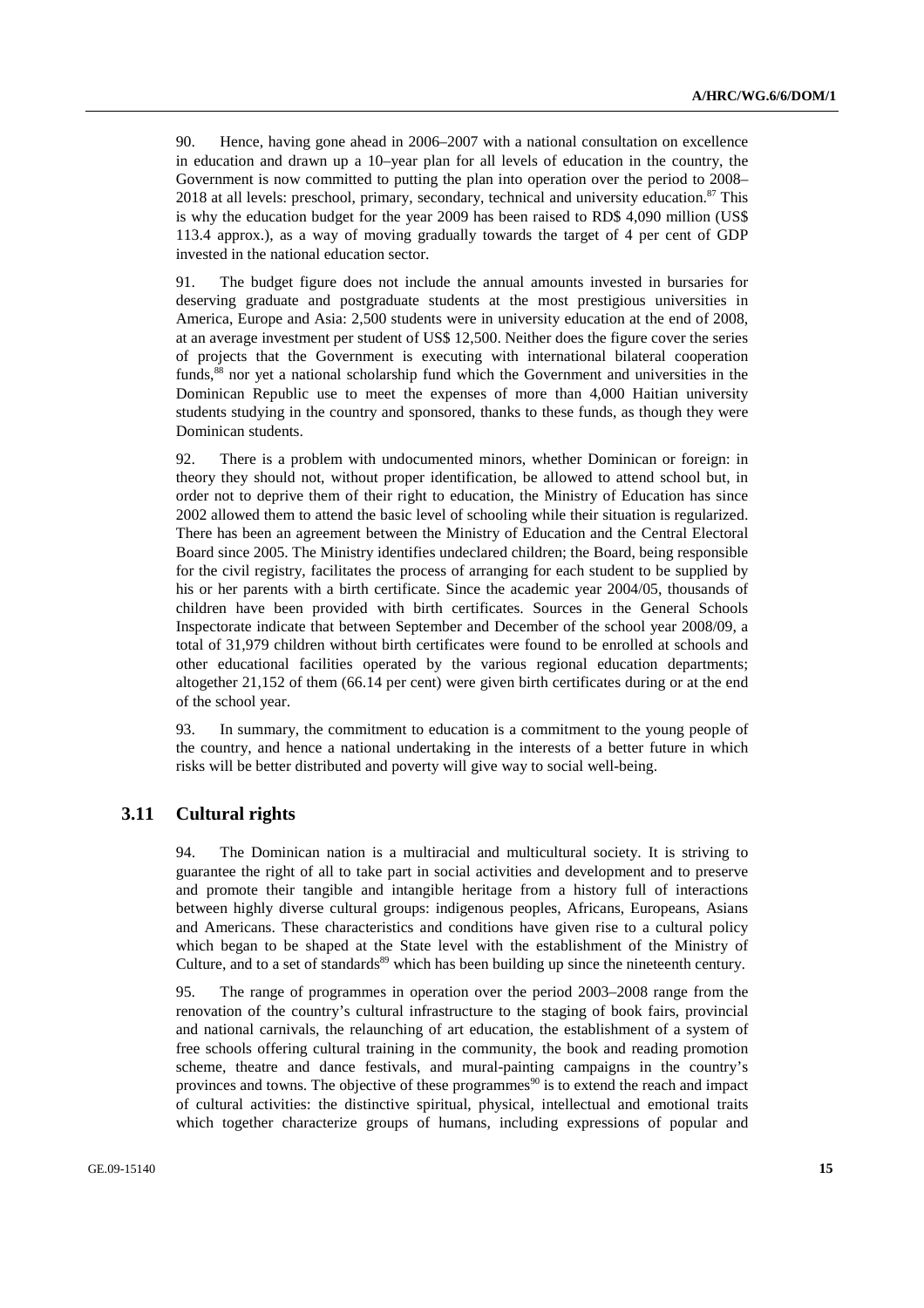indigenous culture such as the Brotherhood of the Congos of the Holy Spirit, proclaimed by UNESCO as a Masterpiece of the Oral and Intangible Heritage of Humanity.

96. As regards the rights of the population at large, the great challenge facing the Government and people of the Dominican Republic and their organizations continues to be the construction of a diverse, democratic cultural polity.

#### **3.12 Vulnerable groups**

97. No social group is more vulnerable to unequal distribution of opportunities and wealth in the Dominican Republic than rural dwellers. Efforts over the past 40 years to promote the benefits of agrarian reform, and commercial lending through the Banco Agricola and technical assistance, have not sufficed to overcome the concentration of poverty in the Dominican countryside.

98. The extremity of the situation can be seen in two convergent indicators: the loss of relevance of the farming sector, and food insecurity in the country.<sup>91</sup> In macroeconomic terms, the farming sector has fallen from representing 12 per cent of GDP in the 1990s to only 8 per cent of GDP during the current decade; the output of export produce is down from 21 per cent in 1996 to 15 per cent in 2007. As regards food security, not even the second part of the first of the eight Millennium Development Goals — halving the proportion of people suffering from hunger in the country, from 27 per cent in 1990–1992 to 13.5 per cent — will be met: the forecast figure is only 21.7 per cent.<sup>92</sup>

99. The statistics do not, however, show how hard the country has striven to remedy this situation. There are successful programmes in operation, such as the school breakfast programme which, by the end of 2008, was reaching 1.6 million pupils in the public education system irrespective of whether they were Dominican or not. The Ministry of Education invests RD\$ 17 million (US\$ 501,327 approx.) per day in this programme, thereby providing between 20 and 25 per cent of children's daily energy requirements for proper physical and intellectual development.<sup>93</sup>

#### **3.13 Rights of migrants**

100. The Dominican Republic is among the countries that have sacrificed most, being both a country of origin and a receiving country, to protect and uphold migrants' rights. There is nothing in its Constitution or the law which contradicts those rights, and it is thus now considering accession to the International Convention on the Protection of the Rights of All Migrant Workers and Members of Their Families.

101. This is all the more true when one considers the twin changes that the Dominican nation is undergoing. On the one hand, a predominantly rural society (80 per cent in 1960, when the country had barely 4 million inhabitants) has become an urban one (75 per cent) in the decade since 2000, with 9.2 million inhabitants. In this setting, public services are proving inadequate and incapable of offering coverage and high-quality service to the general public. On the other hand, the demographic facts on the ground have led approximately 1.5 million Dominicans to emigrate, a movement offset by the immigration of unqualified labour chiefly, though not exclusively, from Haiti.

102. The charge is levelled against the Dominican Republic that it ought to be able to absorb the Haitian workers and guarantee them a dignified, or at least decent, status, giving them the benefits of housing, a health system, an education system, transport, pensions and better wage levels. In fact, however, the country cannot offer even one of these benefits satisfactorily: it cannot do so properly even for Dominicans.<sup>94</sup> It is not a question of keeping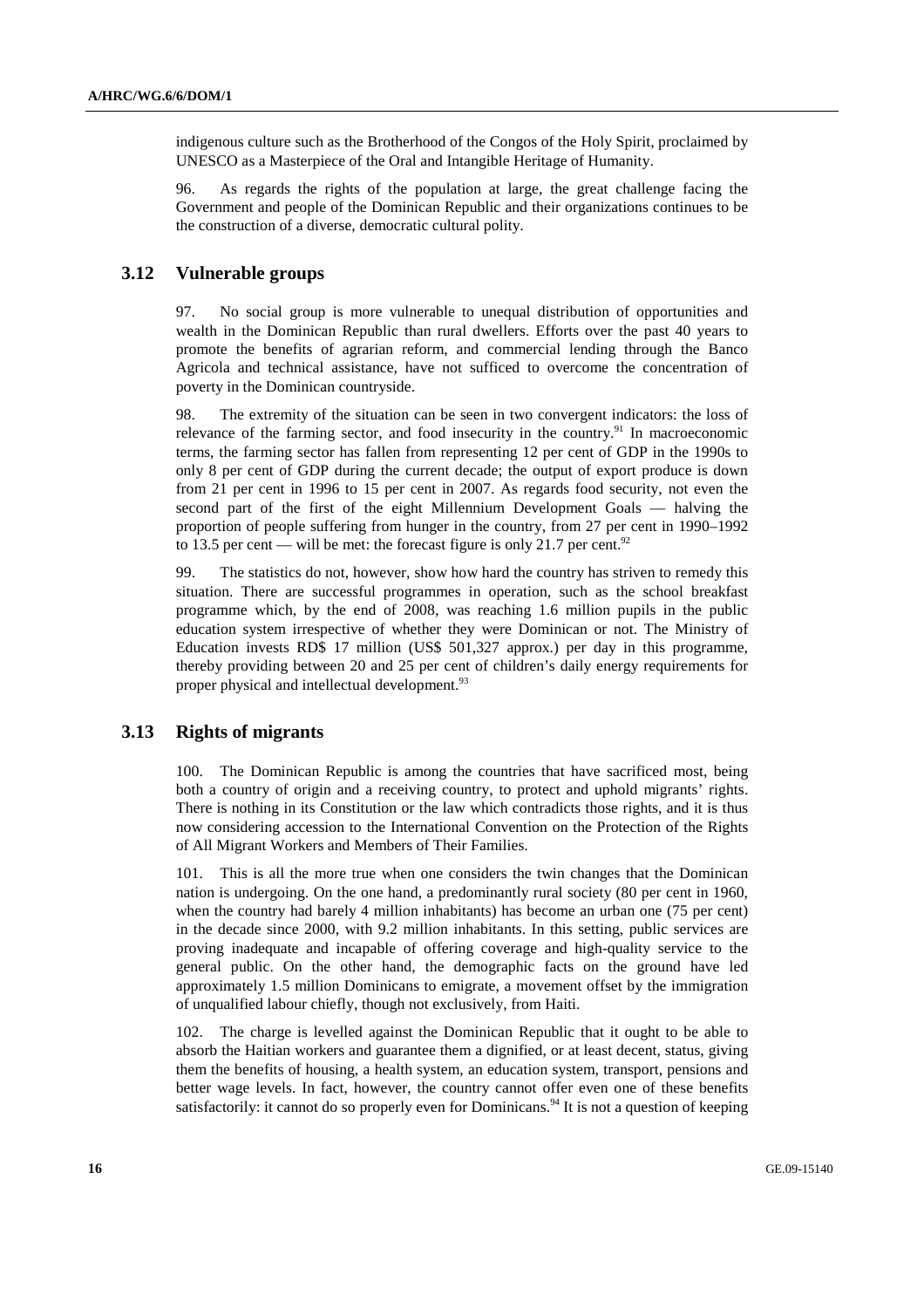people out or of violating rights for the sake of doing so, but rather of the economic impossibility of sharing out what does not exist in a developing country, where 54.5 per cent of the population live below the poverty line.<sup>95</sup>

103. Despite these limitations, the Dominican Republic does not defend, practise or condone any systematic violation of human rights in its territory. Any foreigner in the country, whether there legally or illegally:

(i) Enters voluntarily, not under duress, and can leave the country if he or she so decides;

(ii) If employed, always receives a wage established by common accord and consistent with the regulations in force;

(iii) Earns the same rate of pay for a given type of work, irrespective of his or her race, gender or nationality;

(iv) Is free to form or join a trade union and enjoys freedom of association;

(v) Receives equal treatment for the work he or she legally performs, as laid down in the Labour Code;

(vi) Can and indeed does exercise his or her labour rights through the Ministry of Labour;

(vii) Has guaranteed access to the national courts and thus to the media and to institutional, church-based, national and international forums without being subject to punishment or reprisal;

(viii) Has free access to, and can count on the backing and protection of, various services offered by churches, many NGOs and bilateral institutions, and the national and international media;

(ix) Enjoys freedom of movement throughout the country and freedom to move from one sector of the economy to another and one business or workplace to another;

(x) Is entitled to the same level and quality of services as Dominican nationals since at no time will he or she be assigned or forced to live apart, segregated or isolated from the rest of the Dominican population;

(xi) Is distinguished exclusively by his or her economic status, having equal access to the opportunities and services available in the country;

(xii) The most recent arrivals, possessing no labour skills and having entered the country illegally, do not necessarily have immediate access to the best options and living conditions available and may thus remain in the less favoured strata of society; nevertheless, there are ever more frequent reports of upward social mobility in the commercial, academic, business and political fields;

(xiii) Does not live daily life in segregation but interacting fluidly with different social groups in the countryside or in urban settlements.

104. There will, as a result, be instances when people are excluded on dubious economic grounds, but not because of their nationality or the colour of their skin.<sup>96</sup> On this point, the Dominican Republic is emphatic: it is firmly and resolutely opposed to do any kind of shady arrangement or abuse at the expense of migrant workers, illegal ones in particular.<sup>97</sup> Inasmuch as Haitian immigrants work in all sectors of the economy, the challenge facing the authorities is to regulate and administer migration so that migrant workers are legal, do not exceed the need or demand for labour, contribute positively and do not become an instrument of unfair business practice or an unsustainable burden on society.<sup>98</sup>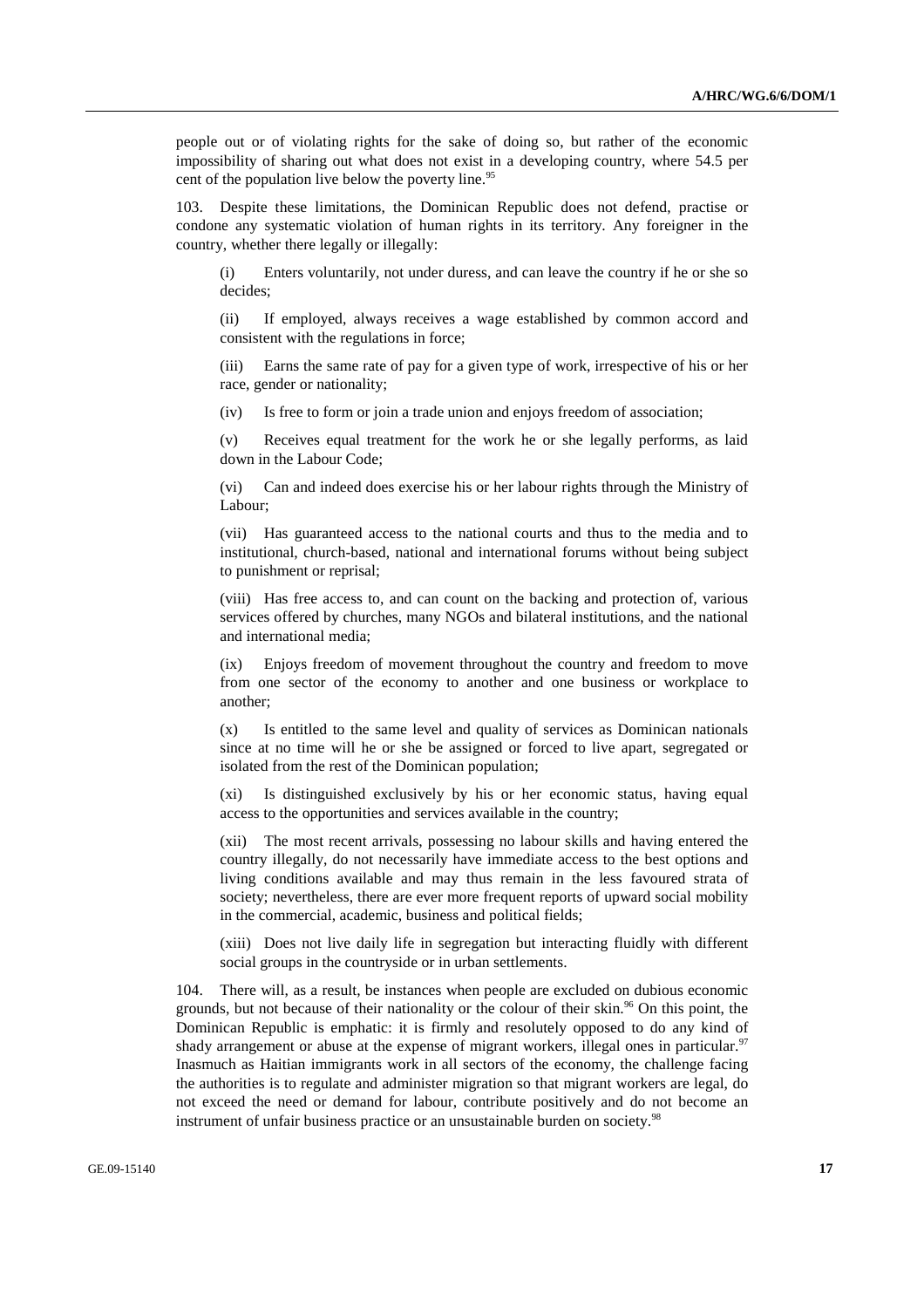105. A sensitive topic in this connection is the allegation that the migration authorities indulge in abuses and excesses, violating the rights of Haitian nationals whenever they set out to repatriate them. It must be repeated, and above all shown in practice, that the General Directorate on Migration has laid down the terms under which illegal Haitians can be repatriated in the protocol on the subject which Haiti and the Dominican Republic signed in 1999.99

106. Two other recurrent topics having to do with the vulnerability of the Haitians in the Dominican Republic are those of health and education. National and international public opinion hears reports that the Haitian population do not receive health services, whether because they are undocumented or for other reasons. Proof that these allegations are false can be seen in the 23 per cent of the Ministry of Health budget which pays for the health services they receive, $100$  in the special permits given to school-age children and in the facilities offered to Haitian university students in the country.<sup>101</sup>

# **4. Two major challenges and a formal commitment**

107. The democratic transition in the Dominican Republic has reached the stage where all civil procedures are becoming institutionalized. This brings with it two main challenges: $102$ first, making available to all, equally, despite economic difficulties, equality of opportunity and services in urban, rural and semi-urban areas, irrespective of gender, nationality, race, age and other variables; and second, to check and regulate the continuing influx of undocumented immigrant workers so as to be able to cope with the socio-economic, institutional and cultural weight on the Dominican nation that comes with an immigrant population already amounting to 12 per cent of the total.

108. Taken together, the achievements of the past few decades show that progress in overcoming the obstacles that prevent men and women of all ages, social classes, races and nationalities from living together in dignity and hope depends directly on an active undertaking by the Government and society to protect and promote basic rights.

109. Inequality is a historical feature of the socio-economic situation in the Dominican Republic, and is responsible for unsustainable tendencies to exclude both nationals and foreigners. Reducing inequality will require both policies that meet the requirement of promoting human rights across the board, and action that takes into account the claims of those who are traditionally affected by exclusion.

110. Hence the formal commitment made by the Dominican Republic is to continue to put into effect each and every initiative designed to foster faithful, unrestricted compliance with all its national and international human rights commitments.

111. The basis for this unflagging effort by the Government comes, first, from the frame of reference that its own Constitution and laws offer; second, from policies designed to improve teaching, extend social security coverage and ensure the expansion of the Dominican labour market while ensuring that national wage levels, including the minimum wage, can support a decent standard of living for wage earners and their families.

112. For all the above reasons, the Dominican Republic sets particular store by the evaluation of human rights at the international level as a means of learning about best practices and, in particular, of paying attention to the comments and recommendations made in response to this universal periodic report so as to improve its performance on its human rights agenda.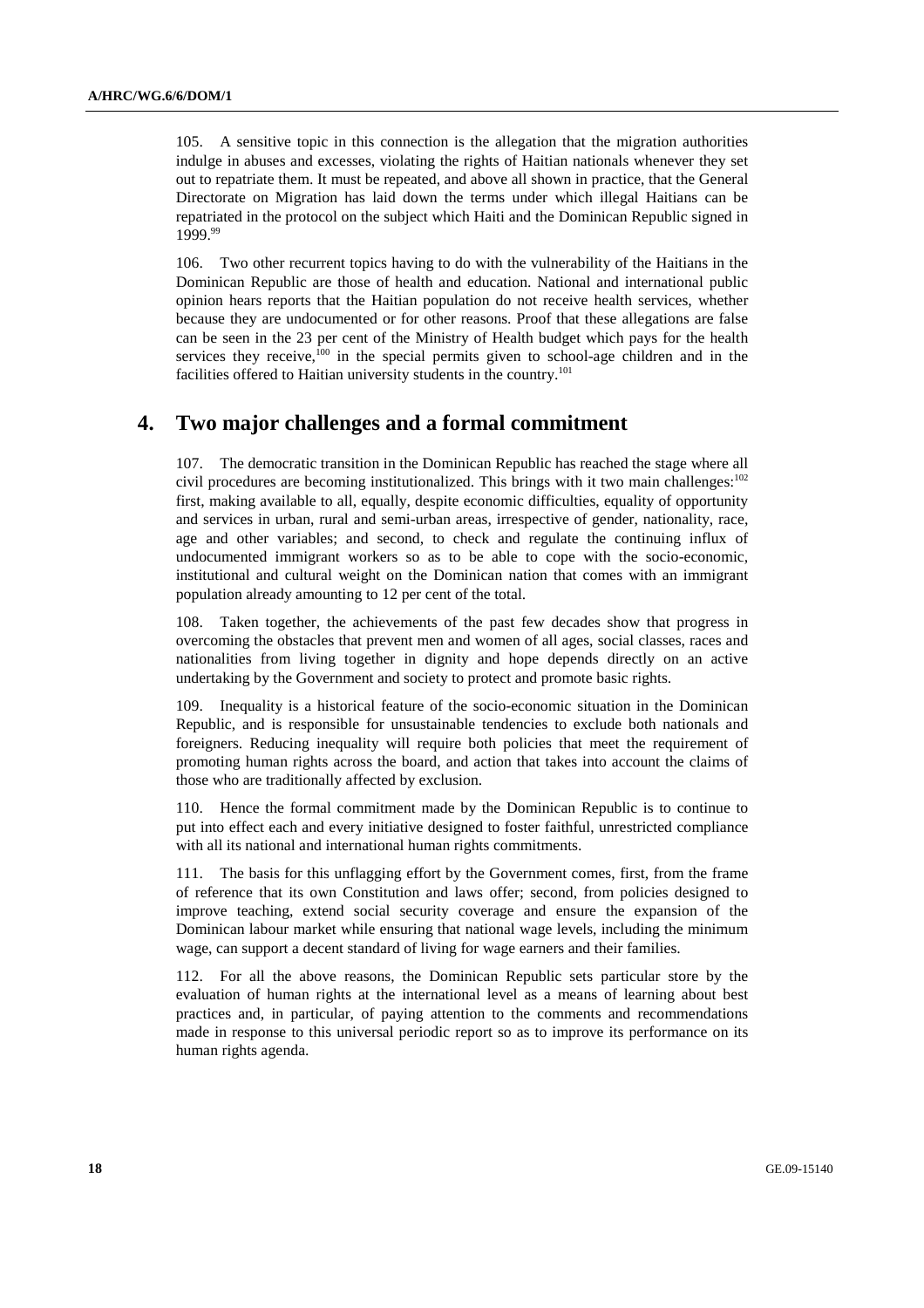*Notes* 

- 1 La Cumbre de las Fuerzas Vivas consensuó, durante los meses de enero-marzo 2009, una serie de propuestas relativas a migración, derechos laborales, servicios de salud y de educación, empleo seguro, seguridad ciudadana y de ciudadanía. Las conclusiones y la lista de las instituciones y de las personas asistentes aparece enhttp://www.cumbre2009.com.do/.<br><sup>2</sup> La reforma a la Constitución en 2009 culminó un amplio process
- La reforma a la Constitución en 2009 culminó un amplio proceso de consultas efectuado durante los años 2004–2008. 3
- La Secretaría de Estado de Trabajo (SET) celebró en mayo el "Foro de Actualización Laboral" que congregó a dependencias gubernamentales, así como la OIT y las principales ONGs del país y empresas del sector privado, en varios paneles para exponer y discutir la problemática de los derechos humanos en contextos tales como la crisis económica en el empleo de la mujer y posibles acciones a implementar para contrarrestar la pérdida de empleos, la generación de empleos, la conciliación en el Código Laboral, jueces e inspectores laborales, avances y perspectivas de la seguridad y la salud en el trabajo en el país, el seguro de riesgos laborales, y el trabajador migrante en la industria azucarera. 4
- La Secretaría de Estado de Interior y Policía celebró en junio 2009 el "Seminario Internacional sobre Políticas Migratorias y Experiencias en procesos de Regularización", que contó con la presencia de
- 42 ministros de Interior de igual número de países. 5 La Comisión Interinstitucional de Derechos Humanos fue creada por el Decreto 408-04, del 5 de mayo 2004, en cumplimiento del Programa y Plan de Acción de Viena de 1992. La Comisión agrupa a las Secretarías de Estado de Relaciones Exteriores, de Interior y Policía, de Trabajo, de Salud, de Educación, de las Fuerzas Armadas, de la Mujer, de Cultura, Procuraduría General de la República; también, la Suprema Corte de Justicia, el Congreso Nacional, la Junta Central Electoral, la Comisión de los Derechos Humanos, el Consejo Nacional para la Niñez y la Adolescencia, la Dirección General de Prisiones, la Dirección General de Bienes Nacionales, el Instituto Nacional del Azúcar y el Consejo Nacional de Lucha contra la Pobreza. 6
- El Taller se celebró el primer trimestre de 2009 y al mismo asistieron los miembros de la Comisión Interinstitucional de Derechos Humanos y representantes de las principales ONGs del país ligadas al sector.
- Ver, http://www.cumbre2009.com.do/.
- <sup>8</sup> Por esa razón temas de tanta relevancia como el medio ambiente, los derechos de las personas mayores y las discapacitadas, así como la libertad de religión, no aparecen reflejados en este documento.
- $^{9}$  Constitution of the Dominican Republic 2009: Art. 28.
- <sup>10</sup> Constitution of the Dominican Republic 2009: subsección 1, Art. 29.
- Constitution of the Dominican Republic 2009: Art. 29.
- <sup>12</sup> Constitution of the Dominican Republic 2009: Art. 30–36.<br><sup>13</sup> Constitution of the Dominican Dominii: 2000: Art. 27, 40.
- 13 Constitution of the Dominican Republic 2009: Art. 37–40.
- <sup>14</sup> Constitution of the Dominican Republic 2009: Art. 41–54.
- <sup>15</sup> Constitution of the Dominican Republic 2009: Art. 55–57.
- <sup>16</sup> A modo de ejemplo: Ley 87-01 sobre Seguridad Social; Ley 258-04 sobre Migración; Código Procesal Penal de 2004. También, las resoluciones No. 1920-2003 y del 14 December 2005 de la
- Suprema Corte de Justicia relativas al acceso a la justicia de los extranjeros y a la ciudadanía. 17 El Consejo Económico, Social e Institucional, CESI, creado mediante el Decreto 13-05, está integrado por asociaciones empresariales, organizaciones sindicales y representante de la sociedad
- civil. 18 En el período 2007-2008, se han abierto en la ciudad capital de Santo Domingo 15 Fiscalías, que han recibido un total superior a los 30,000 expedientes. 19 La Secretaría de Estado de Interior y Policía celebró a mediados del mes de junio 2009, con la
- presencia de 25 ministros de Interior de diversos países un taller de tres días sobre "Políticas
- Migratorias y Experiencias en Procesos de Regulación". 20 También fue aprobada por el Congreso y promulgada por el Poder Ejecutivo la Ley de Función Pública número 41-08, que garantiza la igualdad de acceso a la función pública y establece como causa de despedido el acoso sexual. Con anterioridad aprobó la Ley 19-01 del Defensor del Pueblo, cuya implementación ha tardado mientras se llega a un consenso relativo a la persona que ocupará dicha posición. También la Ley Municipal 176-07, que incluye a las mujeres en los espacios de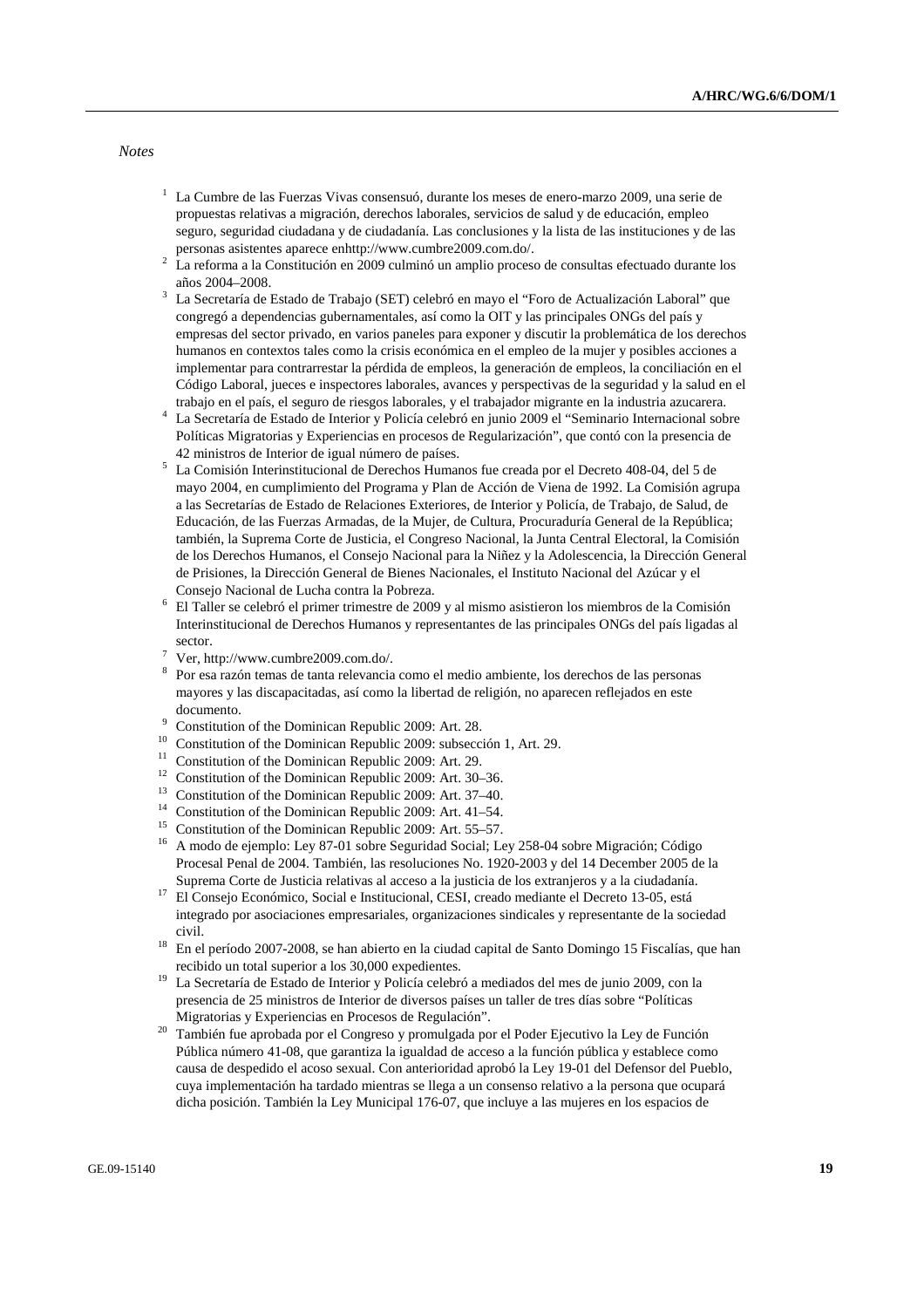participación ciudadana de los ayuntamientos y especializa un cuatro por ciento (4 por ciento) de los fondos del presupuesto exclusivos para el tema de género. 21 Ver, http://www.pciudadana.com/proyectos.htm.

- 
- <sup>22</sup> Dominican Republic es parte de la Carta Internacional de Derechos Humanos de Naciones Unidas, del cuerpo de tratados de Derechos Humanos de Naciones Unidas, y de otros instrumentos tanto del Sistema Universal como del Regional de la OEA. Con relación a los mecanismos convencionales, el Estado ha aceptado la competencia de los Comités establecidos en virtud de Tratado que poseen el mecanismo de denuncias individuales para que conozcan casos en contra del Estado. El Estado tiene en fase de aprobación la Convención sobre Trabajadores Migrantes y la Convención sobre Desapariciones Forzadas. Dominican Republic ha cumplido con el Plan Nacional de Educación en materia de Derechos Humanos, del cual se publicaron dos ejemplares: Hacia un Plan Nacional de Educación en Derechos Humanos: Diagnóstico (volumen I), y Hacia un Plan Nacional de Educación en Derechos Humanos: Lineamientos Estratégicos (volumen II). En el ámbito regional, Dominican Republic es parte de la Convención Interamericana de Derechos Humanos y ha reconocido la competencia contenciosa de la Corte Interamericana de Derechos Humanos, así como la Convención contra la tortura, y Belén do Pará: Convención Interamericana Para Prevenir, Sancionar y Erradicar la Violencia Contra la Mujer. Del 30 de marzo al 4 Aprill 2009, previa invitación del país, la Corte Interamericana de Derechos Humanos, celebró su XXXVIII Período Extraordinario. En dicha sesión se celebraron audiencias públicas y un seminario sobre la recepción de la jurisprudencia de la Corte
- Interamericana en las decisiones de los tribunales nacionales.<br>En sentencia del 9 de febrero de 2005, núm. 4, el Pleno de la Suprema Corte de Justicia dispuso: "… Lo que es hoy reconocido por nuestro derecho positivo al consagrar el article 1 de la Ley No. 76-02 (Código Procesal Penal), al referirse a la primacía de la Constitution y los tratados en el sentido de que estos 'prevalecen siempre sobre la ley', de lo que se infiere que si bien forman parte del derecho interno el conjunto de garantías reconocidas por la Constitution y la jurisprudencia constitucional, así como las normas supranacionales integradas por los tratados, pactos y convenciones internacionales suscritos y ratificados por el país, las opiniones consultivas y las decisiones emanadas de la Corte Interamericana de Derechos Humanos, lo que se ha dado en denominar **bloque de**
- Ningún hecho evidencia mejor ese espíritu de apertura de la agenda de derechos humanos que haber iniciado el cumplimiento del fallo del 8 September 2005 de la Corte Interamericana de Derechos Humanos, relativo al caso de las niñas Yean y Bosico, incluso en aquellas partes del fallo en que la misma Corte estableció que los hechos que involucran el análisis de ciertas garantías tuvieron lugar con anterioridad a que Dominican Republic reconociera la competencia contenciosa de ese tribunal. Ver, Comisión Interamericana de Derechos Humanos: OEA/Ser.L/V/II.129. Doc. 4; "El acceso a la Justicia como garantía de los derechos económicos, sociales y culturales"; 7 septiembre 2007: párrafos 165–166, 190–191, 198–201 y nota 81. A propósito de dicho fallo, la Corte no declaró la vulneración del Article 8 de la Convención, sino que sostuvo que los hechos que involucran el análisis de esta garantía tuvieron lugar con anterioridad a que Dominican Republic reconociera la competencia contenciosa de ese tribunal. Lo que la Corte sí recomendó fue, en lo que aquí concierne, recortar la amplia discrecionalidad de los funcionarios, que es precisamente lo que las autoridades dominicanas acaban de hacer en orden a salvaguardar la validez del Article 8 de la referida Convención. 25 Cada 6 meses el denominado Libro Blanco da seguimiento sistemático a la libertad de asociación, los
- sindicatos y relaciones laborales; los tribunales laborales; igualdad de género y formas de discriminación; las peores formas de trabajo infantil; el derecho ambiental; la promoción de una cultura
- de cumplimiento y el compromiso político general. 26 Con una población de 8.4 millones de habitantes, a Haití le corresponde el Índice de Desarrollo Humano más bajo de América: 0.529, de acuerdo al UNDP en 2007. Del 54.4 por ciento de la PEA que quiere y que legalmente puede trabajar sólo el 49,6 por ciento está ocupado, y de este porcentaje el 82 por ciento es trabajador independiente en el sector informal. Desde 2003, las condiciones han mejorado, aunque no de manera suficiente: ese año el PIB per cápita se estimaba en \$EE.UU.1,700, en 2006 el Fondo Monetario Internacional lo promedió en \$EE.UU.1,840, y para 2007 y 2008 estimó
- su crecimiento en \$EE.UU.1,914 y en \$EE.UU.1,994, respectivamente. 27 Comisión Económica para América Latina (CEPAL): *Panorama Social de América Latina, 2006*. Por otro lado, de acuerdo al Informe sobre Desarrollo Humano, del UNDP, en 2008, el 45 por ciento de la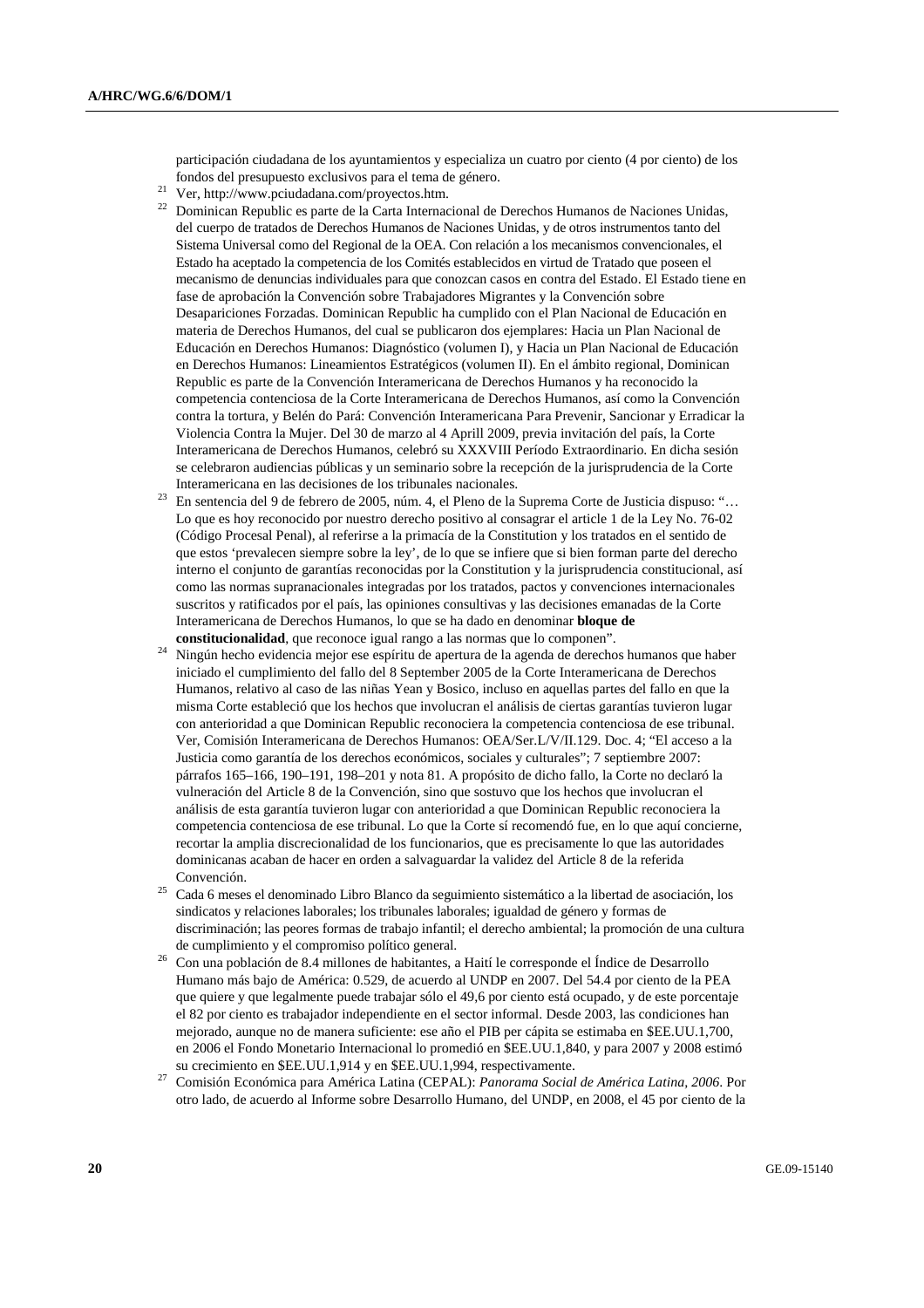población dominicana (4 millones 486 mil dominicanos) son pobres. De éstos, 1 millón 64 mil personas, padecen condiciones de pobreza extrema. La pobreza tuvo un pico de crecimiento significativo en 2003 y comienza a reducirse, pasando de 43.1 por ciento en 2004 a 36.3 por ciento en

- $^{28}$  En 2007 se registraron 51 niños de diferentes nacionalidades, 483 en el 2008 y January a marzo del año en curso 122. 29 A ese logro contribuye el establecimiento de 54 Delegaciones de Oficialías del Registro Civil en los
- hospitales públicos para expedir actas de nacimiento a los recién nacidos. También, la puesta en funcionamiento de 6 Unidades Móviles para Declaraciones Tardías de Nacimiento que deambulan por todo el territorio nacional para atender los expedientes de declaración tardía de nacimiento y
- proporcionando asistencia a ciudadanos que estando registrados, no posee cédula de identidad. 30 La situación del Registro del Estado Civil en Dominican Republic alcanzó niveles extremos de desorganización, ya que las oficialías del Estado Civil eran manejadas por particulares sin conocimiento ni criterio alguno de lo que su desempeño representaba. Como correctivo, en el año 1992, fue promulgada la Ley 8-92, debido a la cual la Oficina Central del Estado Civil y las Oficialías del Estado Civil pasaron a depender de la Junta Central Electoral. Ver http://www.jce.do/web/.
- 
- <sup>32</sup> Constitution of the República de Haití de 1987, Art. 11.
- 33 La constitución dominicana de 2009 reafirma el requisito de residencia legal en el país para conceder la ciudadanía dominicana en función del *Jus Solis*: "*Article 16. Son dominicanas y dominicanos: … c) Los nacidos en el territorio nacional, con excepción de los que fueron hijos de extranjeros miembros de legaciones diplomáticas y consulares o de extranjeros que se hallen en tránsito o residan*
- 
- *ilegalmente en territorio dominicano*." 34 Constitution of the República de Haití de 1987, Art. 15
- <sup>36</sup> Las personas que por robos menores y por ocasionales dificultades, pleitos y malentendidos individuales, matrimoniales, familiares, laborales o entre grupos locales de tipo informales, se ven afectadas por casos de agresión o de exclusión cuentan con el Article 9 de la Ley No. 24–97 que
- modifica el article 336 del Código Civil establece que en todas las materias y en todas las jurisdicciones, un extranjero transeúnte que sea demandante principal o interviniente forzoso está obligado a dar fianza para el pago de las costas y de los daños y perjuicios resultantes de la litis, a menos que posea en Dominican Republic inmuebles de un valor suficiente para asegurar ese pago. Por eso, para garantizar a toda persona y sin discrimen el acceso a la justicia, la Suprema Corte de Justicia declaró como
- inaplicable, en tanto que el discriminatorio, el article de referencia. 38 Ver, Sentencia del 17 February 2006; Resolución 1920 del 13 November 2003. Las violaciones al
- derecho a la vida y a la dignidad de las personas son, en todo caso, pasibles de sanción judicial. 39 La población y representantes de las fuerzas del orden podrán tomarse la justicia en sus manos por razones que van, desde la falta de acceso a ella y la desconfianza ante las autoridades nacionales, hasta la creencia falaz de que las leyes no sirven para nada, que las sentencias están compradas o que los centros de detención son antros de perdición. Sin embargo, no por ello las autoridades nacionales
- dejan de hacer todo lo posible por contener y superar esas ilegalidades. 40 En agosto de 2004 se modificó el Código Procesal Penal (Ley 76-02) que agiliza los procedimiento, salvaguarda los derechos de las partes, restringe el tiempo de la prisión preventiva, modifica la responsabilidad instrumental del Ministerio Público y la de la Policía en la investigación de delitos, sustituye el antiguo sistema de convicción íntima del juez por uno de pruebas y evidencias objetivas, y salvaguarda la presunción de inocencia del inculpado. 41 Incluso tradicionales delitos de cuello blanco han sido juzgados y condenados en estricto apego a las
- leyes, y tanto la impunidad ante la ley, como la parcialidad en la administración de la justicia, se
- encuentran en retroceso.<br><sup>42</sup> Ejemplo, la sentencia del 24 February 1999 sobre el Recurso de Amparo y su reglamentación.<br><sup>43</sup> Dende la setteda se visce y poseta del 8<sup>3</sup> a 2004 de la Java 76.02 del nuevo Gádias Presental
- Desde la entrada en vigor en agosto del año 2004 de la Ley 76-02 del nuevo Código Procesal Penal, la institución policial se esmera por cumplir de manera rigurosa los procedimientos del debido proceso y garantías fundamentales tales como el derecho a la vida, la dignidad de la persona, la libertad y la seguridad, considerándolo. En récord consta que todos los procesos de muertes violentas a manos de las fuerzas policiales que se siguen son tratados e investigados por el Ministerio Público y la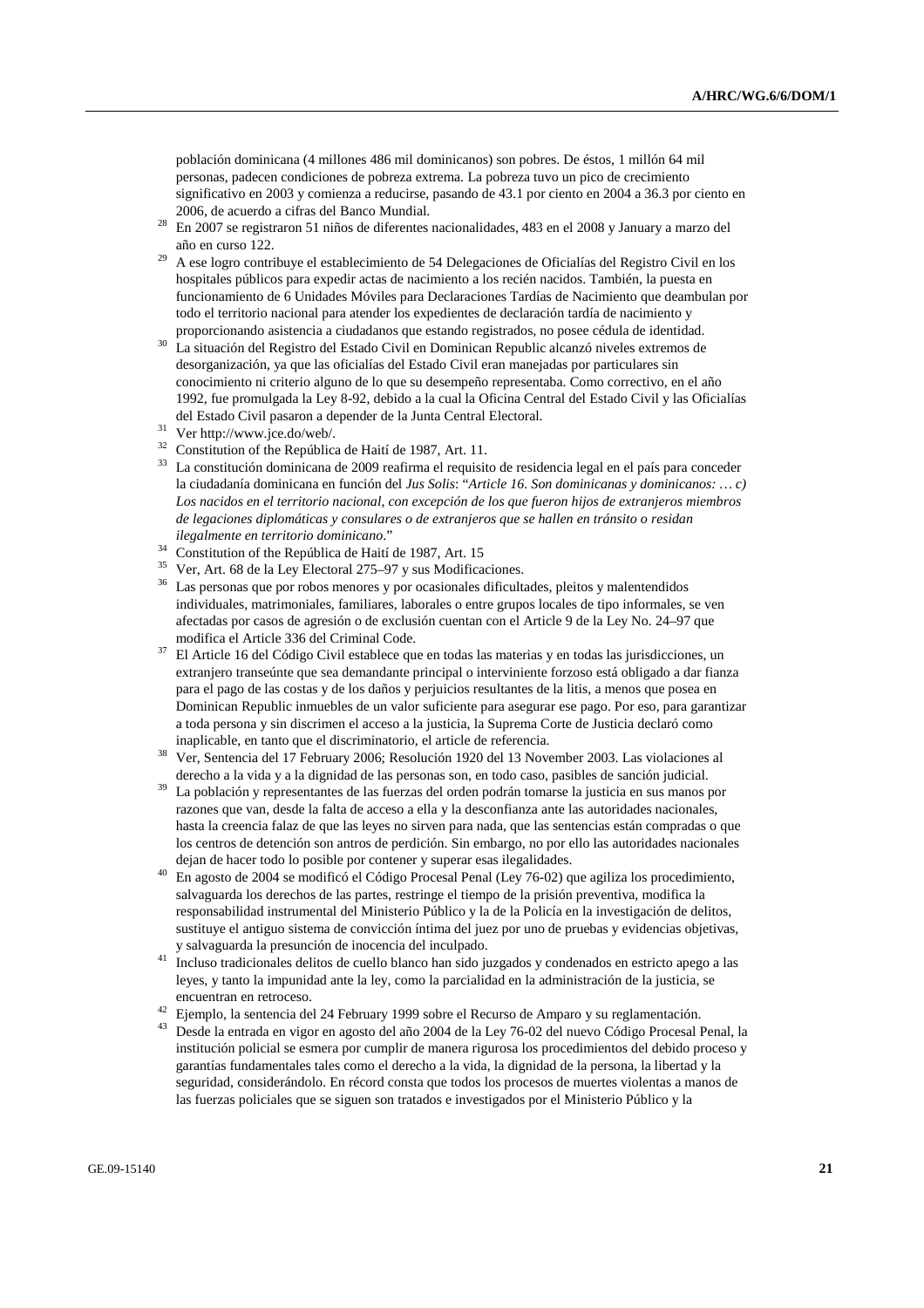Dirección de Asuntos Internos de la Policía Nacional, quienes luego apoderan a los tribunales ordinarios competentes para que sean juzgados. Cualquier ejecución sumaria –mal denominada extrajudicial puesto que la pena de muerte no existe en Dominican Republic–, es tratada como un homicidio y el compromiso ya verificado es el de aplicar las normas internas jurídicas de protección y

- Las Fuerzas Armadas han logrado la disminución de violación a los derechos humanos por parte de sus miembros, comprometiéndose a seguir capacitando en derechos humanos y derecho internacional humanitario para el próximo quinquenio al 50 por ciento de sus 50,000 miembros.
- <sup>45</sup> Estadísticas del Banco Mundial: http://www.worldbank.org/wbi/governance. Ver también, Latinobarómetro, Informe 2008, que promedia la percepción de los ciudadanos respecto al número de funcionarios dominicanos corruptos en 75.7 por ciento para el período 2001-2008:
- http://www.latinobarometro.org. 46 No obstante esos resultados, la encuesta "Cultura política de la democracia en la Dominican Republic, 2008", de Barómetro de las Américas, afirma que "aunque en la opinión pública predomina la idea de que en la Dominican Republic la corrupción es un problema generalizado, el porcentaje que reporta haber sido víctima de algún acto de corrupción ha declinado en los últimos cuatro años, de 21.2 por ciento en el 2004 a 16.3 por ciento en el 2008. Sin embargo, mientras el declive entre el año 2004 y 2006 es estadísticamente significativo, no así entre 2006 y 2008".<br>
<sup>47</sup> Ver http://www.cnecc.gob.do.<br>
<sup>48</sup> Constitution of the Dominican Republic 2009: Art. 32.
- 
- 
- 49 La NGO Centro para la Orientación e Investigación Integral (COIN) estimó que de 17,000 a 33,000 mujeres dominicanas en el extranjero son víctimas de la trata. Los países principales de destino están en Europa Occidental, Argentina, Brasil, Centroamérica y el Caribe, y la mayoría de las víctimas eran madres solteras sin educación, en busca de mejorar las condiciones de vida de sus hijos. En el país, las víctimas son típicamente mujeres o adolescentes traficadas para la explotación sexual en áreas urbanas o turísticas. De acuerdo al COIN y a la Organización Internacional para las Migraciones (OIM), las organizaciones de trata son típicamente grupos pequeños que conocen a las futuras
- víctimas mujeres por medio de amigos y familiares. 50 La Procuraduría General instituyó en 2004 el Departamento contra el Tráfico Ilícito de Migrantes y Trata de Personas, de conformidad con la Ley 137-03. Ese departamento mantiene activos los esfuerzos contra el Tráfico y Trata de Personas, por medio de: reconocimiento e investigación en zonas de alto riesgo efectuando el cierre de locaciones y persecución de personas involucradas, labor de cooperación y seguimiento con organismos relacionados y la realización de campañas de
- información pública, así como realización de talleres y seminarios a nivel nacional. 51 La Unidad de Prevención del Departamento Contra el Tráfico Ilícito y Trata de Personas de la Procuraduría General, en coordinación con las Secretarías de Trabajo y de Educación, continuó sus entrenamientos de concienciación en las escuelas del país. Por su lado, el COIN administró el Centro de Salud e Información Migratoria para la Mujer Migrante, desde donde efectuó campañas
- comunitarias de educación en las zonas de alto riesgo. 52 La Comisión Interinstitucional Contra el Abuso y la Explotación Sexual Comercial está integrada por las siguientes instituciones gubernamentales y no gubernamentales: Secretaría de Estado de Trabajo; Consejo Nacional para la Niñez y Adolescencia; Secretaría de Estado de Educación; Secretaría de Estado de Relaciones Exteriores; Policía Nacional; Secretaría de Estado de Salud Pública; Secretaría de Estado de la Mujer; Suprema Corte de Justicia; Procuraduría General de la República; Fiscalía del Distrito Nacional; Instituto de la Familia; Secretaría de Estado de Turismo; Policía Turística; Dirección General de Migración; Instituto Interamericano del Niño (IIN); Muchachos con Don Bosco, Visión Mundial-RD; Proyecto MAIS; Proyecto Caminante; Coalición NGO; Fondo de las Naciones Unidas para la Infancia (UNICEF); y el Programa Internacional para la Erradicación del
- Trabajo Infantil de la Organización Internacional del Trabajo (IPEC/OIT). 53 La Procuraduría General de la República, por medio de la Unidad de Educación y Prevención, aúna esfuerzos con organizaciones comunitarias para ofrecer cursos de prevención y de capacitación en las escuelas del área metropolitana de Santo Domingo en tráfico de personas y de ilegales, así como de explotación sexual con fines comerciales. A febrero 2008, ha beneficiado a 2,130 adolescentes incluyendo 200 en la Escuela Liceo Evangélico en Villa Juana, 600 en el Liceo Estados Unidos de América en Gazcue, 430 en la Escuela Socorro Sánchez en Villa Duarte, 250 en el Liceo Ramón Emilio Jiménez en Santo Domingo, 300 en el Liceo Ramón Matías Mella y 350 en el Politécnico Pilar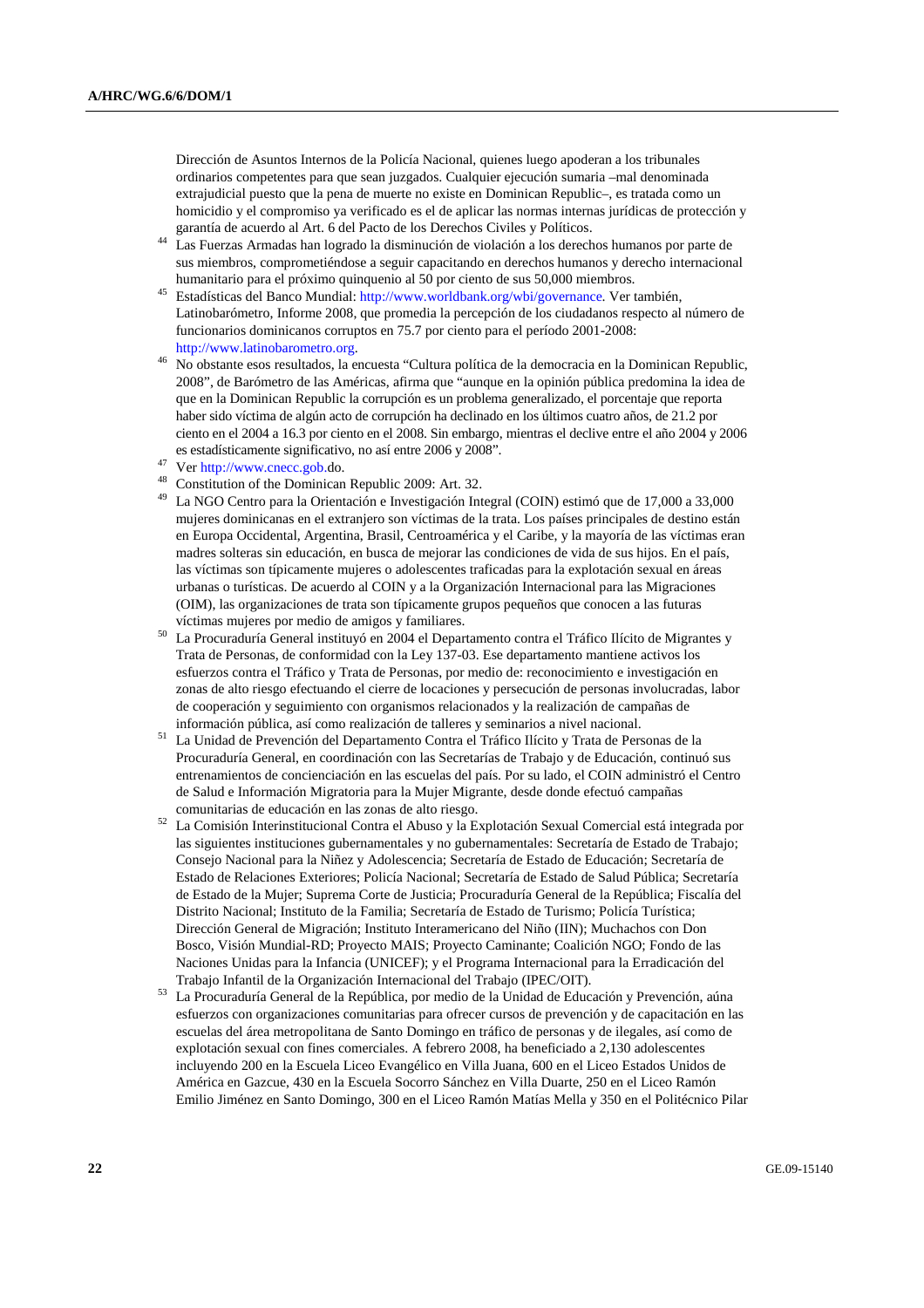- Constanzo de Villa Duarte. 54 UNICEF: "Trafficking of Boys, Girls and Young People from Haiti to the Dominican Republic"
- (2004). Ver también: www.unicef.org/republicadominicana/english/protection\_12467. 55 Entre las campañas gubernamentales en contra del abuso sexual de las mujeres con fines comerciales tenemos, mediante la Procuraduría General y la Dirección de Migración, y de diversas NGOs y medios de comunicación social dominicana: "La Ley Pega Fuerte", "No al Comercio Humano". También, incluyendo la colaboración de la Secretaría de Estado de la Mujer y la NGO FINJUS: Impresión Popular de la Ley 137-03 ("Comprendiendo la Ley 137-03") y "Mujer conoce tus
- derechos", con guiones de radio escritos por profesionales de la psicología, educación y leyes.<br><sup>56</sup> Los "buscones" o intermediarios, comenzando a partir de 1986, operaron principalmente en el pasado con la complicidad de empleadores y de funcionarios medios que reclutaban o recibían a migrantes
- ilegales con la promesa de procurarles puestos de trabajo entre diferentes patrones urbanos y rurales. 57 Dominican Republic poco puede hacer por mejorar las condiciones económicas, políticas e institucionales en aquellos países que expulsan a sus nacionales y los convierte en trabajadores
- migrantes ilegales al entrar de manera voluntaria y clandestina a su territorio. 58 Desde 2004, la Dirección General de Migración, con la asistencia de la OIM, ha entrenado por iniciativa propia a 829 de sus inspectores en 12 cursos de capacitación en técnicas migratorias y asuntos haitianos; y ha impartido, con el respaldo de las embajadas de Estados Unidos y de Francia, otros 8 cursos. También, el Gobierno Dominicano participa en el Proyecto Fortalecimiento de la Prevención Regional y Nacional y Combate del Tráfico de Personas en América Latina, de la Oficina
- de Naciones Unidas para el Combate Contra las Drogas y el Crimen.<br>Tres razones concurrentes avalan dicha afirmación: primera, en el país existe exceso de mano de obra no calificada, razón suficiente para que no se traiga e incremente el número de mano de obra adicional. Segunda, dado que se progresa satisfactoriamente en el proceso de mecanización de la zafra azucarera, no se requiere de nuevos e inexpertos trabajadores. Y tercera, las autoridades nacionales perfeccionan sus sistemas de combate de cualquier modalidad de trata y de tráfico de
- indocumentados, razón ésta por la cuál no son indiferentes a ese fenómeno. 60 El número de mujeres en la Cámara de Diputados se ha incrementado, pasando del 16 por ciento (en 2002-2006) a un 20 por ciento (en 2006-2010). A nivel de sindicatura, para los años 2006-2010, se registró un incremento de un 4.7 por ciento en relación el período anterior: se cuenta con 18 síndicas de un total de 151 para alcanzar un 11.9 por ciento del universo total. 61 Durante los años 2006-2008, se registraron 500 muertes de mujeres y 204 feminicidios. Para
- contrarrestar esa realidad, las mujeres cuentan ya con servicios estatales de protección y usan
- facilidades como las Fiscalías Barriales y las casas de acogida. 62 Las autoridades gubernamentales también fundaron la Procuraduría Adjunta de la Mujer con funciones de investigación sobre asuntos de discriminación contra las mujeres; impulsaron la Red de Actores/as Relevantes en el Sistema de Prevención, Atención Integral y Sanción de la Violencia de Género e Intrafamiliar; e igualmente pusieron en marcha el Modelo Nacional para la Prevención y Atención de la Violencia Intrafamiliar y la institucionalización de las Unidades de Atención Integral a
- Mujeres Víctimas de Violencia basada en Género.<br><sup>63</sup> Ver, Secretaría de Estado de Trabajo: Resolución 52/2004 Sobre Trabajos Peligrosos e Insalubres<br>para Personas Menores de 18 Años.
- para Personas Menores de 18 Años. 64 Un estudio reciente de la OIT, que cuenta con el aval de la Secretaría de Estado de Trabajo, estableció que en el país existen 430,000 menores expuestos al trabajo infantil y que de esos los más perjudicadas son las niñas por motivos de explotación sexual. De ahí que la referida Secretaría iniciara, en junio de 2009, al proyecto "Demos una oportunidad a las niñas, erradiquemos el trabajo
- infantil", con el objetivo específico de prevenir y de erradicar las peores formas de trabajo infantil. 65 Un alto número de casos ocurren en el sector agrícola: los menores de edad acompañaban a sus padres al trabajo en los campos agrícolas, en parte porque los padres no tienen donde dejar a sus hijos
- o bien porque las escuelas rurales sesionan sólo unas pocas horas al día. 66 El Comité Directivo Nacional de Lucha Contra El Trabajo Infantil, bajo la presidencia de la Secretaría de Estado de Trabajo, está conformado además por las secretarías de Estado de Educación, de Deportes, de Salud Pública y Asistencia Social, de la Mujer, de la Juventud, de Economía, Planificación y Desarrollo, de Agricultura y por el Consejo Nacional para la Niñez y la Adolescencia, el Despacho de la Primera Dama, la Liga Municipal Dominicana, el Programa Solidaridad, Muchachos y Muchachas con Don Bosco, Visión Mundial-RD, Consejo Nacional de Unidad Sindical,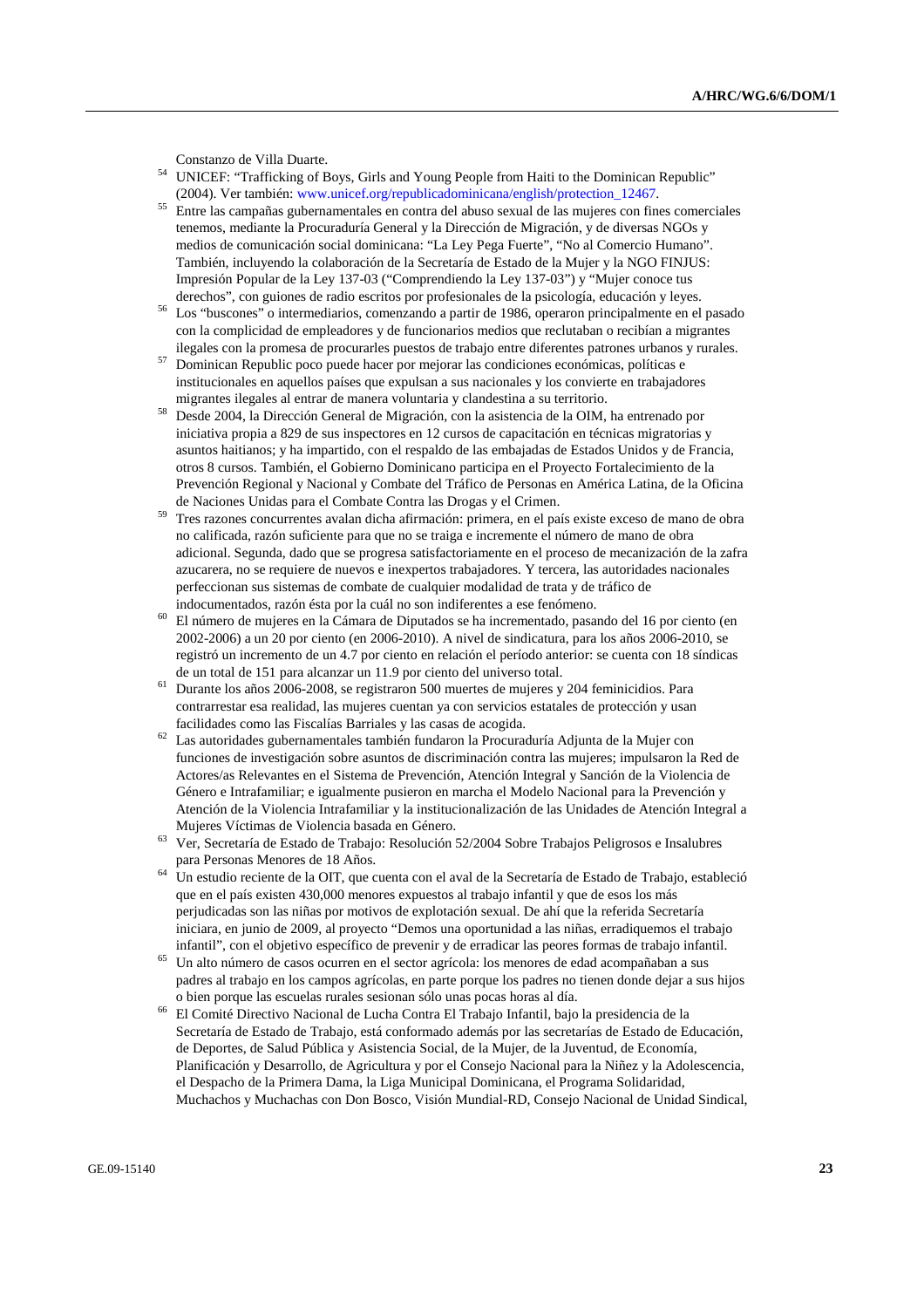Consejo Nacional de la Empresa Privada, Confederación Nacional de Trabajadores Dominicanos, Instituto de la Familia, Confederación Patronal de la Rep. Dom., DEVTECH SYSTEM

- DOMINICANA, UNICEF y OIT. 67 El Comité Directivo Nacional de Lucha Contra el Trabajo Infantil ha impulsado otra serie de acciones, entre los que se podrían destacar como logros puntuales: la conformación de la Unidad de Trabajo Infantil con capacidad autónoma de gestión; la ejecución del Plan Estratégico Nacional para la Erradicación de las Peores Formas del Trabajo Infantil 2006-2016 como respuesta a la problemática desde un abordaje integral; las Resoluciones 29-1993: sobre trabajo ligero, la 31-1993 sobre trabajo nocturno de los menores de edad en conciertos o espectáculos, la 52-2004 sobre trabajo peligroso e insalubre de personas menores de 18 años, la 37-2005 que crea los Comités Directivos
- Locales para la Prevención y Erradicación del Trabajo Infantil. 68 Ese programa tiene como objetivo el retiro de 2,900 menores de edad de la explotación laboral e impedir que otros los reemplacen o que ingresen al mercado laboral. Su ámbito de incidencia es el
- sector agrícola, en particular el arrocero.<br>69 A modo de ejemplo, la Secretaría de Trabajo también verifica de manera sistemática que no se empleen menores de edad en ninguna de las tareas relacionadas con la siembra, el corte, el alza y el transporte de la caña. En sus labores de supervisión empleó a 203 inspectores, todos los cuales recibieron entrenamiento especial para localizar y eliminar las peores prácticas de trabajo infantil. Y en alianza con la ONG Visión Mundial, ha iniciado el programa de "Acción en el Trabajo Infantil", para beneficiar a los menores de edad que habitan en los bateyes azucareros de Barahona, Bahoruco e Independencia. 70 El Ciclo Básico incluye del primero al cuarto curso de la educación primaria.
- 
- 71 El proyecto en cuestión está dirigido a prevenir los riesgos de exposición al mercado laboral y a la explotación sexual de los menores de edad. Administrado por EDUCA, con el aval del Gobierno Dominicano y del Departamento del Trabajo estadounidense, pretende alcanzar una población de 10,000 menores de edad por medio de los Espacios para crecer y programas de microcrédito
- vocacional. 72 Igualmente, el Instituto Nacional de Formación Técnico Profesional, INFOTEP, acordó en 2008 implementar un programa que provee entrenamiento técnico-vocacional a 2,500 jóvenes en
- circunstancias económicas vulnerables. 73 Ejemplo, asignar el 2 por ciento del presupuesto nacional al Consejo Nacional de la Niñez, debido a
- <sup>74</sup> Otros ejemplo de tal compromiso son los programas y servicios de protección que ejecuta el CONANI: la Línea 700 y la Línea Vida para la atención y prevención del abuso infantil, a través de la cual se han atendido 209,189 llamadas; los proyectos de prevención y control del VIH/SIDA; el fortalecimiento del Programa Nacional de Reducción de la Transmisión Vertical, en 2004, el de prevención de Tuberculosis y la Malaria, en 2006, y dos campañas publicitarias de sensibilización a la opinión pública sobre el tema de niñez y discapacidad; 56 Centros Infantiles de Atención Integral y 51 Estancias Infantiles para el desarrollo integral de los menores de 5 años y, en adición a 10 Hogares de Acogidas para la protección y atención de los menores de edad, se cuenta con 312 ONGs que desarrollan programas de protección y atención dirigidos los niños, niñas y adolescentes.
- desarrollan programas de protección y atención dirigidos los niños, niñas y adolescentes. 75 El caso está en apelación en estos momentos. Por demás, la Suprema Corte de Justicia dispuso, en sentencia del 14 de mayo de 2008 en materia laboral, que el empleador es responsable de registrar a
- todos sus trabajadores en el Sistema Dominicano de Seguridad Social. 76 En 2007, se realizaron 58,000 visitas de inspección regulares y 21,000 especiales; y en 2008, 60,000 y 25,000, respectivamente. 77 Datos periódicos del Banco Central de la República Dominicana sobre tasa de desempleo; ver,
- 
- http://www.bancentral.gov.do/. 78 Talón de Aquiles del desarrollo nacional es el hecho histórico de que la relación producto-empleo es baja en República Dominicana: por cada punto de incremento en el PIB, el desempleo se reduce solamente en .67puntos. 79 Ver, Supra 27-37 y Nota 23. El modelo económico dominicano demuestra que a pesar de que el PIB
- real se multiplicó por 7.2 veces entre 1960 y 2000, mientras que el de América Latina lo hizo sólo 4.7 veces, ese crecimiento económico es necesario pero insuficiente para mejorar el bienestar ciudadano y el disfrute de sus derechos. Ver, Sistema de las Naciones Unidas en República Dominicana: *Objetivos de Desarrollo del Milenio. Informe Nacional, 2004.*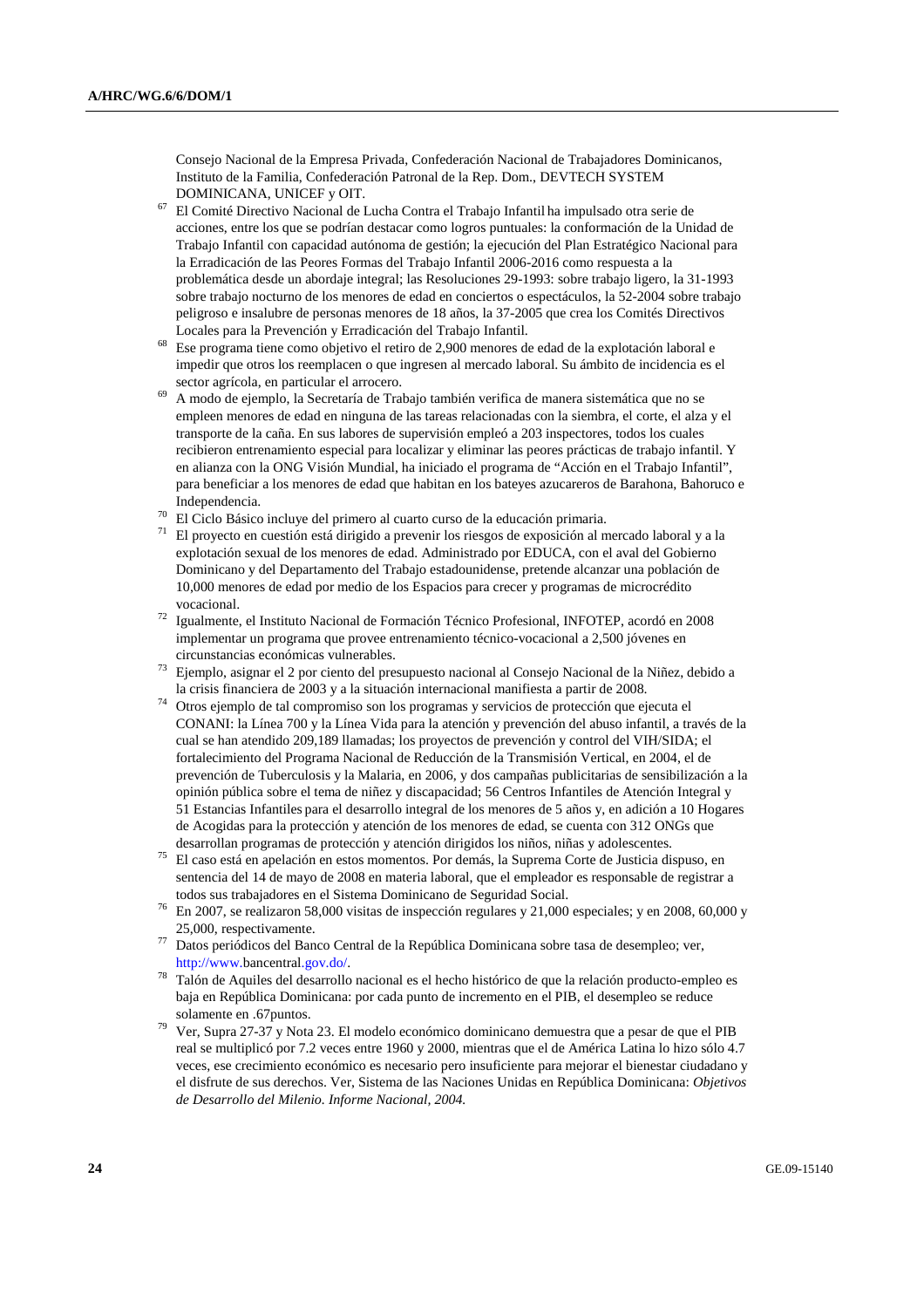- 80 Sistema de las Naciones Unidas en República Dominicana: *Objetivos de Desarrollo del Milenio. Informe Nacional, 2004.*
- 81 Del total general entregado desde el año 2004 hasta la fecha, se invirtieron en el programa Comer es Primero \$RD7,818.1 millones (± \$EE.UU.236.2 millones) y en incentivo a la asistencia escolar unos \$RD1,039.3 millones (± \$EE.UU.31.4).
- $82$  En 2008, el Bono Gas para los hogares representó una erogación de \$RD685.1 millones (± \$EE.UU. 20.7 millones) y el Bono Gas Chofer para el transporte público de \$RD113.3 millones (± \$EE.UU.3.4
- millones). 83 Entre 2003 y 2008, el Gobierno Dominicano ha entregado a través del Instituto Nacional de la Vivienda, y otras Instituciones, 228,789 facilidades habitacionales en comunidades barriales y rurales en todo el territorio nacional. En ese período, se han construido 14,434 viviendas nuevas, todas estas dotadas de infraestructura y de servicios tales como: agua potable, electricidad, drenajes pluviales y sanitarios, calles, aceras, contenes, y áreas verdes. El déficit habitacional acumulado, tanto cualitativo como cuantitativo, se estima entre las 800,000 a 900,000 viviendas, debido a lo cual cada año hace falta construir alrededor de 50 a 55 mil unidades habitacionales. De este déficit aproximadamente más
- del 70 por ciento está dentro de un alto riesgo debido a los fenómenos naturales.<br><sup>84</sup> Entre los servicios médicos más frecuentes se encuentran partos, cesáreas, cirugías, suministro de medicamentos e internamiento en los centros asistenciales del Estado en todo el territorio nacional. Tan sólo en la zona fronteriza, un 42 por ciento de las consultas realizadas benefició a extranjeros,
- independiente de su estatus legal en el país. 85 Una encuesta realizada por la ONG Profamilia a 1,000 personas que viven con VIH reveló que el 43.2 por ciento se encuentra desempleada y un 20 por ciento de ellas atribuyó la pérdida de su trabajo o fuente de ingresos a su condición serológica. 86 República Dominicana efectuó grandes avances en lo referente al acceso durante los años 1990.
- Desde 1991-1992 hasta 2001-2002, la tasa bruta de matrícula (TBM) en el primer ciclo del nivel básico (grados 1-4) aumentó de 91 por ciento a 138 por ciento y la tasa bruta de matrícula para el secundo ciclo (grados 5-8) aumentó de 42 por ciento al 90 por ciento. El incremento en ese mismo período fue mucho mayor para el nivel medio: de 23 por ciento a 62 por ciento. Este aumento se debió no sólo al gran número de estudiantes procedentes del nivel básico, sino también a la disminución de la deserción y al regreso de estudiantes de mayor edad para completar la educación media. En un informe para el Banco Interamericano de Desarrollo, Álvarez (2004, p.10) se refiere a políticas para incrementar la flexibilidad de la educación y fomentar el reingreso de los estudiantes a las escuelas como principal explicación del incremento en el acceso (Fuente: Informe sobre las
- Políticas Nacionales de Educación. República Dominicana. OCDE, 2008, pp. 156-157). 87 El Gobierno Dominicano se propone impulsar la plena aplicación del derecho humano a la educación, con los siguientes fines: i) ampliar la cobertura, la calidad y los resultados de la educación; ii) ampliar la educación sobre los derechos humanos, con garantías de educación para las poblaciones tradicionalmente excluidas, las personas con discapacidades y las personas con necesidades educativas especiales; iii) consolidar los sistemas públicos de educación, a nivel estatal y municipal, para las comunidades urbanas, semi urbanas y rurales; y iv) atender las vulnerabilidades del sistema
- Entre otras muchas iniciativas, sobresalen a modo de ejemplo, el proyecto de educación inicial con el Banco Mundial por \$EE.UU.42 millones, y el Proyecto de Desarrollo de la Juventud por \$EE.UU.25 millones.<br>89 El cuerpo de referencia normativo incluve: la Ley 41-00 Orgánica que crea la Secretaría de Estado de
- Cultura, la Ley 65-00 sobre Derecho de Autor y su Reglamento de Aplicación No. 362-01, la Ley 502-08 del Libro y Bibliotecas, la Ley 481-08 General de Archivos de la República Dominicana y la Ley122-05 de Regulación y Fomento de las Instituciones sin Fines de Lucros. A su vez, durante los últimos cuatro años se han elaborado los siguientes ante proyectos de ley: a saber, Ley General de Cine, Ley del Patrimonio Cultural Material e Inmaterial de la Nación, Ley de Artesanía de la República Dominicana y en la Constitución se incluyó el Artículo 53 relativo a los derechos culturales. En otro orden de ideas, se han producido las siguientes adhesiones a las siguientes resoluciones de Organismos Internacionales: adhesión a la Convención para la Protección del Patrimonio Inmaterial en fecha 11 de septiembre de 2006, mediante la Resolución No. 309-06 del Congreso de la República Dominicana, de fecha 14 de marzo de 2006; a la Carta Cultural Iberoamericana-Organización de Estados Iberoamericanos- 2005; a la Resolución Santo Domingo,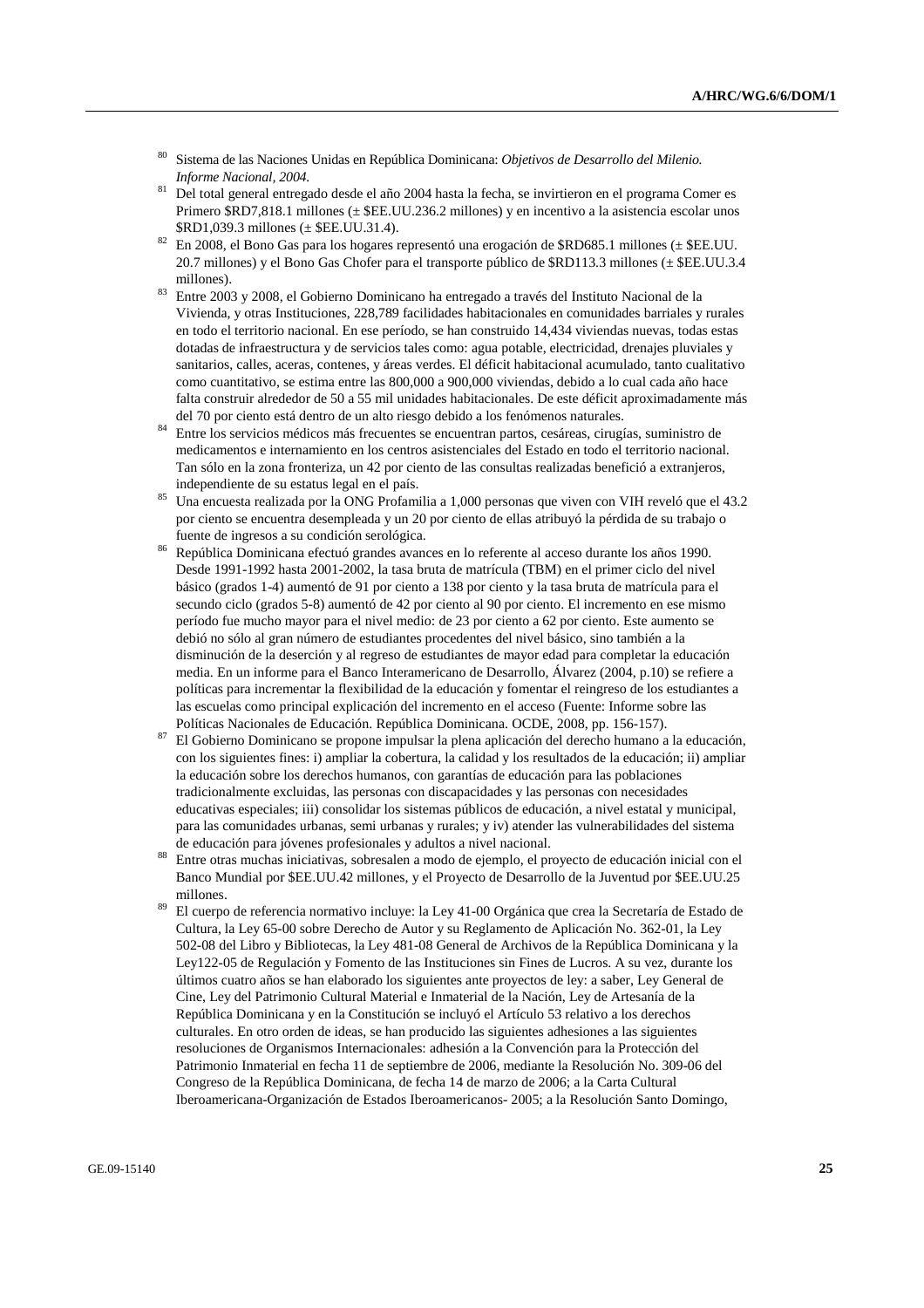2006. Grupos de Estados África, Caribe y Pacifico (ACP); a la Declaración de Cartagena de Indias y

- En cuanto a la aplicación de estos derechos, la Suprema Corte dijo, en sentencia del 18 de julio de 2007, que los Espectáculos artísticos folklóricos, se encuentran exentos del pago del impuesto sobre
- la renta. 91 Ver, PNUD: *Implicaciones del alza de precios de los alimentos en la economía dominicana. Análisis*
- <sup>92</sup> Ver, Sistema de las Naciones Unidas en República Dominicana: *Objetivos de Desarrollo del Milenio*. *Informe Nacional, 2004.* Dadas las condiciones nutricionales y de hambre representan en el país, se han tomado toda una serie de medidas que van, desde los subsidios focalizados por medio de la tarjeta del Programa Solidaridad y el Desayuno Escolar, hasta el Programa Nacional de Fortificación de Alimentos, ejecutado con fondos de la Alianza Global para la Mejora de la Nutrición. Estos
- programas benefician por igual a la población vulnerable, sea ésta nacional o extrajera. 93 Adicionalmente, en estos momentos se estudia la factibilidad de diversas modalidades financieras de
- dirigir una línea de crédito al sector agrícola y de garantizarla con fondos de reaseguro. 94 Las condiciones de pobreza y de desempleo en República Dominicana muestran, ante todo, que faltan puestos de trabajo incluso para los dominicanos. También, que los salarios son bajos, por ejemplo, un jornalero apenas gana \$RD150 por día (\$EE.UU.4.40) y el sueldo mínimo mensual para los empleados privados oscila entre  $RDA,485 \leq EECU$ . 132) y  $RDT,360 \leq EECU$ . 217). La consideración de las limitaciones que República Dominicana encuentra para albergar a unos inmigrantes que llegan en masa, que representan ya un 12 por ciento de la población dominicana, una cantidad significativa de la población, reviste una importancia fundamental para la política migratoria que el Estado dominicano está obligado a trazar. 95 Ver, Supra párrafos 28 y 95-96.
- 
- 96 Prueba de lo cual es el cruce interracial e internacional que existen en la sociedad dominicana e incluso el desarrollo social, político y económico de los connotados bateyes que han llegado a ser municipios. Entre otros ejemplos: Consuelo, Quisqueya, Santa Fe, Gautier, Güaimate, Boca Chica, Guerra, San Luis, Villa Mella, Pedro Brand, Los Alcarrizos, Los Bajos de Haina, Villa Altagracia, entre otros más. Existen incluso antiguos bateyes, como Bayona, que se han convertidos en amplias zonas urbanas que trascienden el nivel de municipio.<br>La migración voluntaria ha llegado a ser un elemento principal del mundo globalizado. Como
- fenómeno social, trae consigo la necesidad de ajustes legales e institucionales a nivel de la sociedad y, en particular, en el mercado del trabajo. El lado oscuro, problemático, de la migración masiva queda expuesto en los trabajadores migrantes ilegales. La contratación de éstos, en tanto que indocumentados, ocasiona una competencia desleal a todo aquel negocio o empresa que mantenga a migrantes nacionales y extranjeros en condiciones de legalidad. Ante todos yace el reto de promover la integración del trabajador migrante y de su familia, así como la institucionalización de un trato justo e igualitario, en un marco de referencia de Estado de derecho. Al mismo tiempo, dado que ni República Dominicana ni ninguna nación contemporánea por sí sola puede hacerle frente al flujo migratoria que se padece hoy día, se requieren esfuerzos conjuntos –binacionales y multilaterales–, en conformidad con el marco de referencia de los derechos humanos en el campo de Naciones Unidas, para instaurar canales flexibles y eficientes para lograr una migración legal, la cual significa una
- adecuada coordinación entre las naciones originarias y las receptoras de la migración.<br>Por el lado del sector privado, éste también se supera. Por ejemplo, ya desde antes de comenzar el quinquenio 2003-2008 se ejecutan diversos programas de modernización y de reorganización social en los bateyes de la industria azucarera del sector privado –la única que opera en el país–, a un costo superior a los \$EE.UU.25 millones durante los años 2007-2008. Ese monto incluye la construcción de escuelas primarias y secundarias, clínicas rurales, comunidades modelo enteras y otras obras de infraestructura, de transporte y de bienestar social. Esta inversión social beneficia sin discrimen a los 10,000 obreros de campo de toda la agroindustria azucarera –sean éstos dominicanos, haitianos o sus
- descendientes– en la medida en que residen y laboran en los bateyes azucareros. 99 Las reglamentación aplicada por la Dirección de Migración consta de las siguientes pautas normativas:
	- Evitar a toda costa la separación de las familias nucleares, es decir, padres y menores de edad, aun a costa de no ejecutar la repatriación.